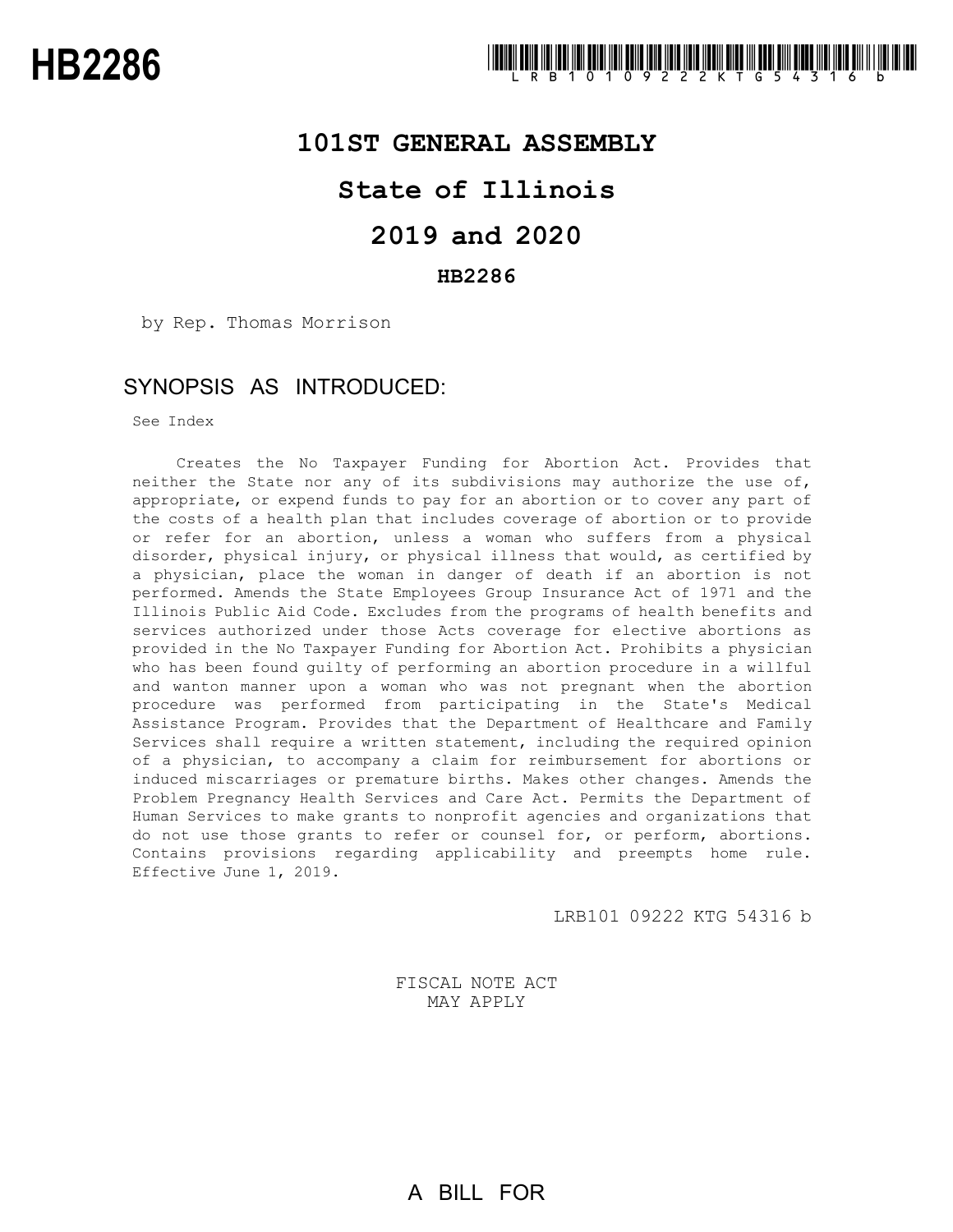AN ACT concerning abortion.

#### **Be it enacted by the People of the State of Illinois, represented in the General Assembly:** 2 3

Section 1. Short title. This Act may be cited as the No Taxpayer Funding for Abortion Act. 4 5

Section 5. Public policy. It is the public policy of this State that the General Assembly of the State of Illinois does solemnly declare and find in reaffirmation of the longstanding policy of this State that the unborn child is a human being from the time of conception and has a right to life and, to the extent consistent with the United States Constitution, Illinois law should be interpreted to recognize that right to life and to protect unborn life. 6 7 8 9 10 11 12 13

The General Assembly further declares and finds that, while the people of Illinois hold a variety of positions on the issue of abortion, they generally oppose the use of tax dollars to pay for elective abortions and support the federal Hyde Amendment, named after the late Henry J. Hyde, whose memory is revered and service celebrated as a Congressman from the great State of Illinois. This Act honors the strong beliefs of the people of Illinois by prohibiting the taxpayer funding of abortion in this State. 14 15 16 17 18 19 20 21 22

1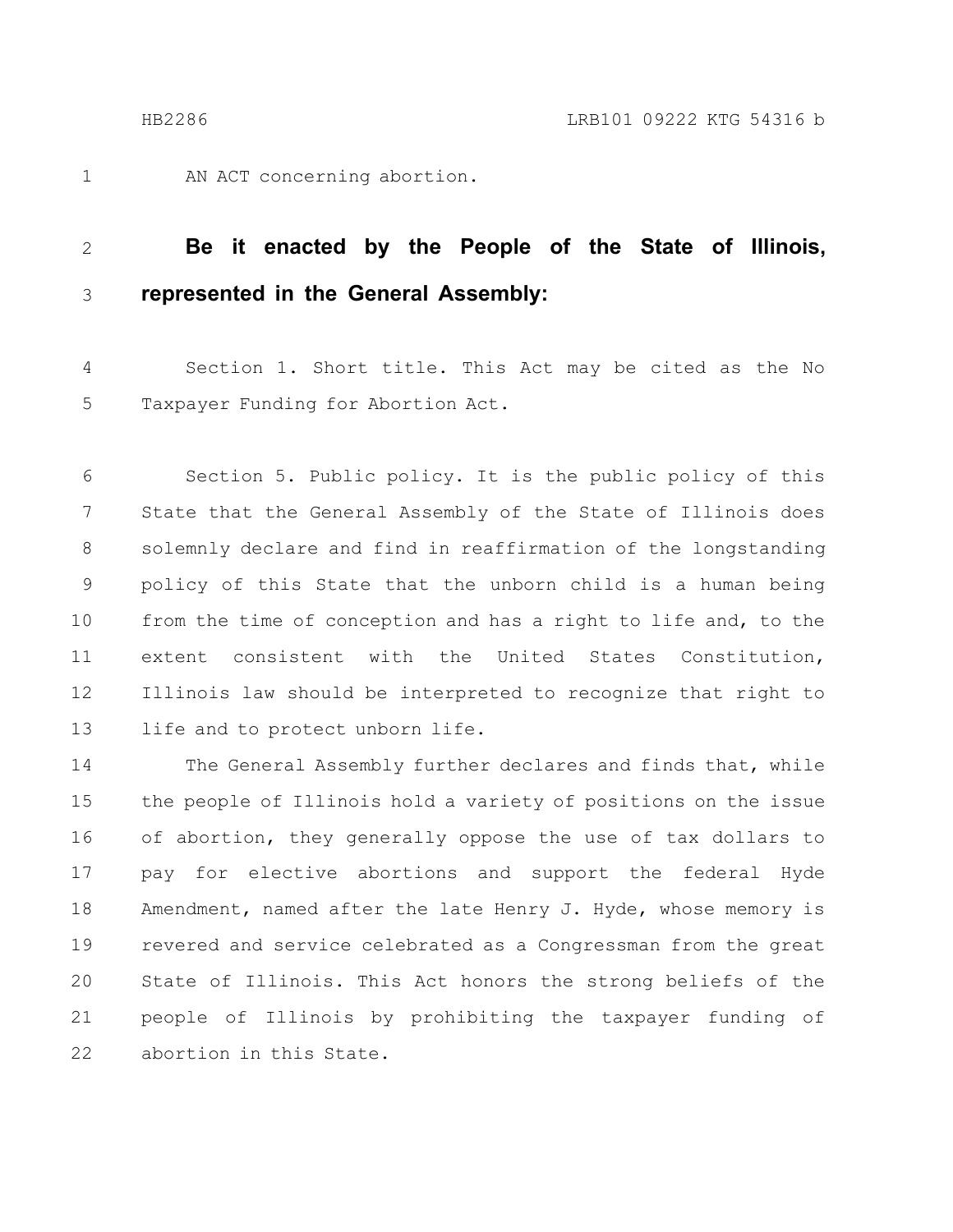HB2286 - 2 - LRB101 09222 KTG 54316 b

Section 10. Use of funds to pay for abortions prohibited; exceptions. Notwithstanding any other provision of law, neither the State nor any of its subdivisions may authorize the use of, appropriate, or expend any funds to pay for any abortion or to cover any part of the costs of any health plan that includes coverage of abortion or to provide or refer for any abortion, except in the case where a woman suffers from a physical disorder, physical injury, or physical illness that would, as certified by a physician, place the woman in danger of death unless an abortion is performed, including a life-endangering physical condition caused by or arising from the pregnancy itself, or in such other circumstances as required by federal law. 1 2 3 4 5 6 7 8 9 10 11 12 13

Section 900. The State Employees Group Insurance Act of 1971 is amended by changing Sections 6 and 6.1 as follows: 14 15

(5 ILCS 375/6) (from Ch. 127, par. 526) 16

Sec. 6. Program of health benefits. 17

(a) The program of health benefits shall provide for protection against the financial costs of health care expenses incurred in and out of hospital including basic hospital-surgical-medical coverages. The program may include, but shall not be limited to, such supplemental coverages as out-patient diagnostic X-ray and laboratory expenses, prescription drugs, dental services, hearing evaluations, 18 19 20 21 22 23 24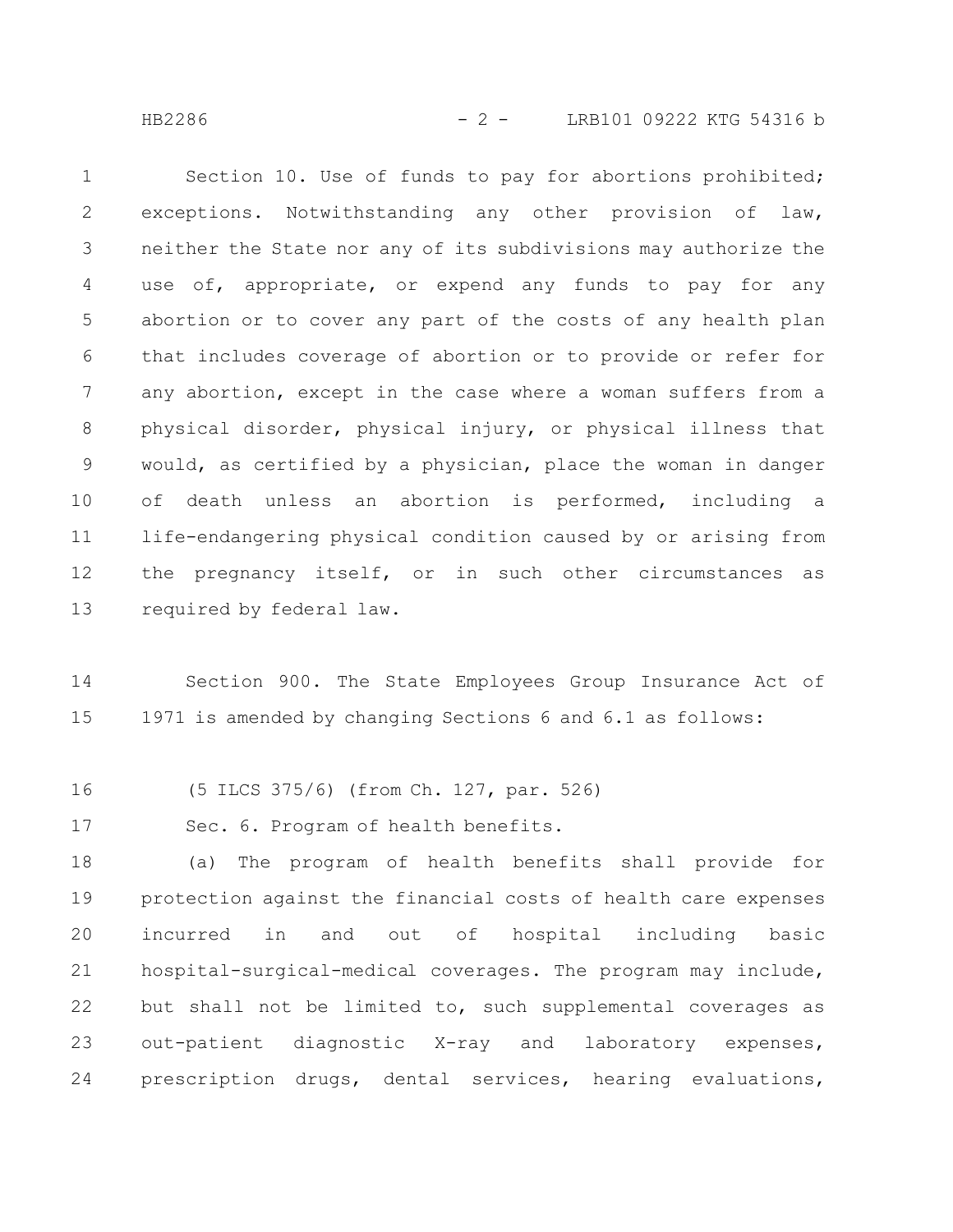hearing aids, the dispensing and fitting of hearing aids, and similar group benefits as are now or may become available, except as provided in the No Taxpayer Funding for Abortion Act. The program may also include coverage for those who rely on treatment by prayer or spiritual means alone for healing in accordance with the tenets and practice of a recognized religious denomination. 1 2 3 4 5 6 7

The program of health benefits shall be designed by the Director (1) to provide a reasonable relationship between the benefits to be included and the expected distribution of expenses of each such type to be incurred by the covered members and dependents, (2) to specify, as covered benefits and as optional benefits, the medical services of practitioners in all categories licensed under the Medical Practice Act of 1987, (3) to include reasonable controls, which may include deductible and co-insurance provisions, applicable to some or all of the benefits, or a coordination of benefits provision, to prevent or minimize unnecessary utilization of the various hospital, surgical and medical expenses to be provided and to provide reasonable assurance of stability of the program, and (4) to provide benefits to the extent possible to members throughout the State, wherever located, on an equitable basis. Notwithstanding any other provision of this Section or Act, for all members or dependents who are eligible for benefits under Social Security or the Railroad Retirement system or who had sufficient Medicare-covered government employment, the 8 9 10 11 12 13 14 15 16 17 18 19 20 21 22 23 24 25 26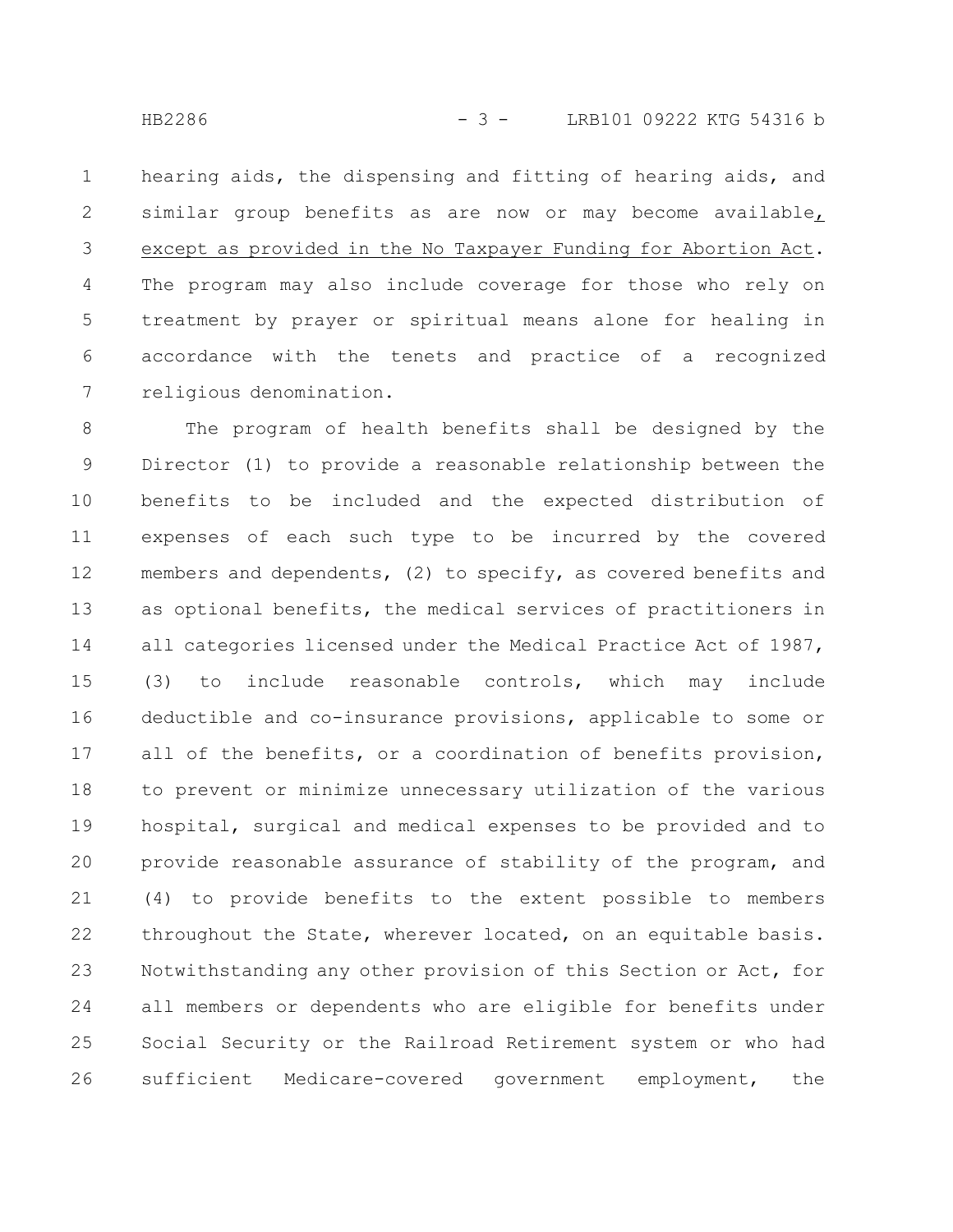HB2286 - 4 - LRB101 09222 KTG 54316 b

Department shall reduce benefits which would otherwise be paid by Medicare, by the amount of benefits for which the member or dependents are eligible under Medicare, except that such reduction in benefits shall apply only to those members or dependents who (1) first become eligible for such medicare coverage on or after the effective date of this amendatory Act of 1992; or (2) are Medicare-eligible members or dependents of a local government unit which began participation in the program on or after July 1, 1992; or (3) remain eligible for but no longer receive Medicare coverage which they had been receiving on or after the effective date of this amendatory Act of 1992. 1 2 3 4 5 6 7 8 9 10 11 12

Notwithstanding any other provisions of this Act, where a covered member or dependents are eligible for benefits under the federal Medicare health insurance program (Title XVIII of the Social Security Act as added by Public Law 89-97, 89th Congress), benefits paid under the State of Illinois program or plan will be reduced by the amount of benefits paid by Medicare. For members or dependents who are eligible for benefits under Social Security or the Railroad Retirement system or who had sufficient Medicare-covered government employment, benefits shall be reduced by the amount for which the member or dependent is eligible under Medicare, except that such reduction in benefits shall apply only to those members or dependents who (1) first become eligible for such Medicare coverage on or after the effective date of this amendatory Act 13 14 15 16 17 18 19 20 21 22 23 24 25 26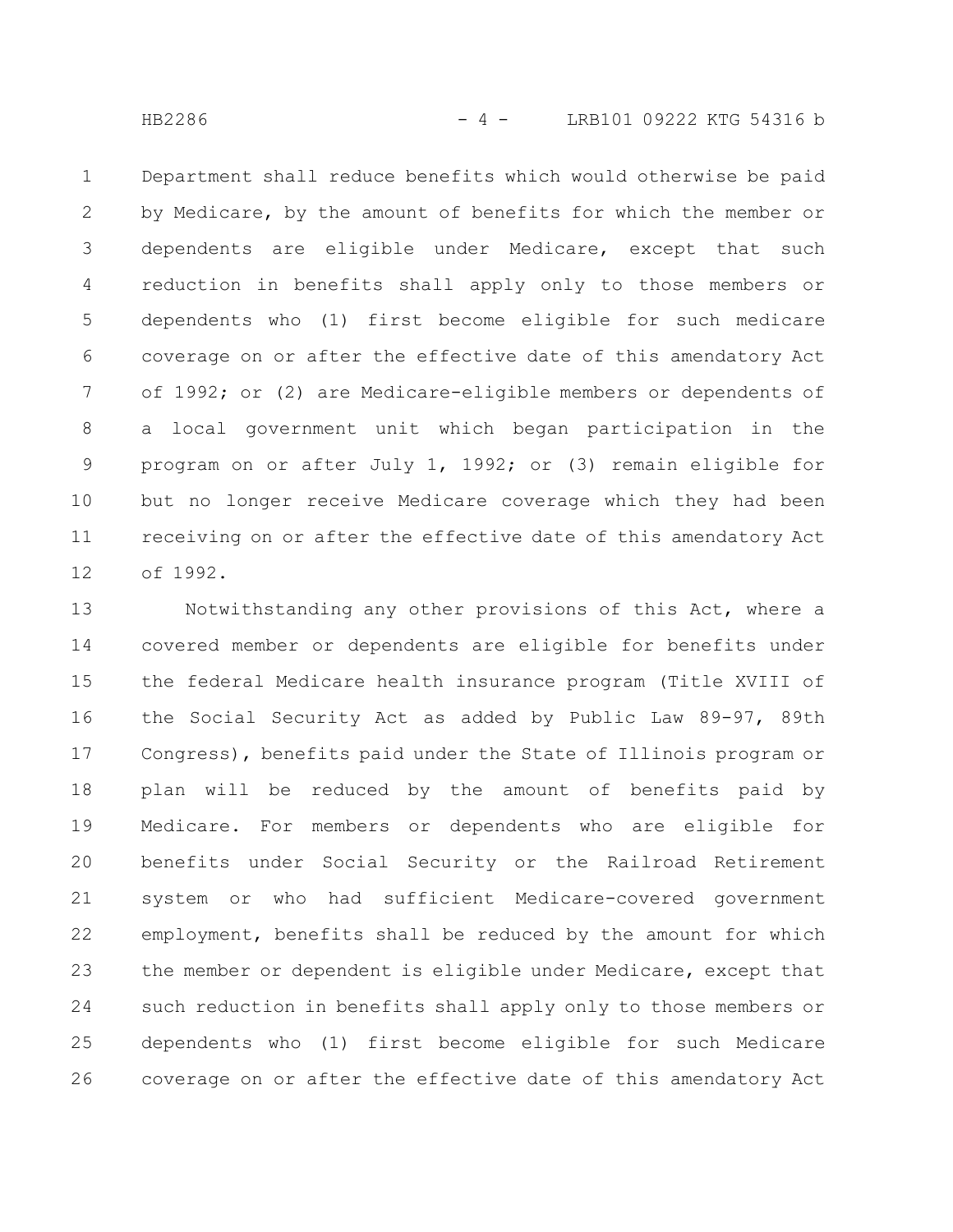of 1992; or (2) are Medicare-eligible members or dependents of a local government unit which began participation in the program on or after July 1, 1992; or (3) remain eligible for, but no longer receive Medicare coverage which they had been receiving on or after the effective date of this amendatory Act of 1992. Premiums may be adjusted, where applicable, to an amount deemed by the Director to be reasonably consistent with any reduction of benefits. 1 2 3 4 5 6 7 8

(b) A member, not otherwise covered by this Act, who has retired as a participating member under Article 2 of the Illinois Pension Code but is ineligible for the retirement annuity under Section 2-119 of the Illinois Pension Code, shall pay the premiums for coverage, not exceeding the amount paid by the State for the non-contributory coverage for other members, under the group health benefits program under this Act. The Director shall determine the premiums to be paid by a member under this subsection (b). 9 10 11 12 13 14 15 16 17

(Source: P.A. 100-538, eff. 1-1-18.) 18

(5 ILCS 375/6.1) (from Ch. 127, par. 526.1) 19

Sec. 6.1. The program of health benefits may offer as an alternative, available on an optional basis, coverage through health maintenance organizations. That part of the premium for such coverage which is in excess of the amount which would otherwise be paid by the State for the program of health benefits shall be paid by the member who elects such 20 21 22 23 24 25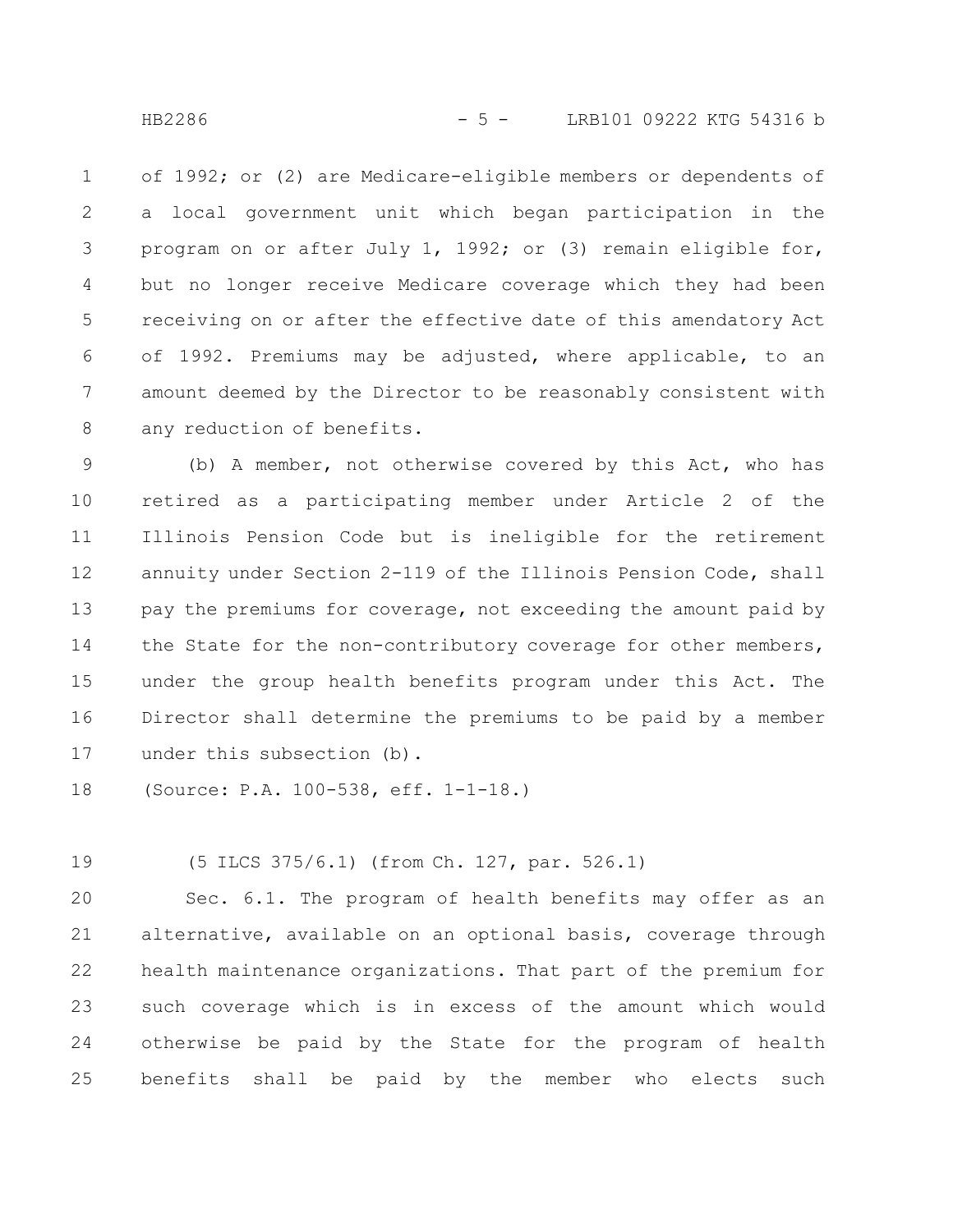HB2286 - 6 - LRB101 09222 KTG 54316 b

alternative coverage and shall be collected as provided for premiums for other optional coverages, except as provided in the No Taxpayer Funding for Abortion Act. 1 2 3

(Source: P.A. 100-538, eff. 1-1-18.) 4

Section 905. The Illinois Public Aid Code is amended by changing Sections 5-5, 5-8, 5-9, and 6-1 as follows: 5 6

(305 ILCS 5/5-5) (from Ch. 23, par. 5-5) 7

Sec. 5-5. Medical services. The Illinois Department, by rule, shall determine the quantity and quality of and the rate of reimbursement for the medical assistance for which payment will be authorized, and the medical services to be provided, which may include all or part of the following: (1) inpatient hospital services; (2) outpatient hospital services; (3) other laboratory and X-ray services; (4) skilled nursing home services; (5) physicians' services whether furnished in the office, the patient's home, a hospital, a skilled nursing home, or elsewhere; (6) medical care, or any other type of remedial care furnished by licensed practitioners; (7) home health care services; (8) private duty nursing service; (9) clinic services; (10) dental services, including prevention and treatment of periodontal disease and dental caries disease for pregnant women, provided by an individual licensed to practice dentistry or dental surgery; for purposes of this item (10), "dental services" means diagnostic, preventive, or corrective 8 9 10 11 12 13 14 15 16 17 18 19 20 21 22 23 24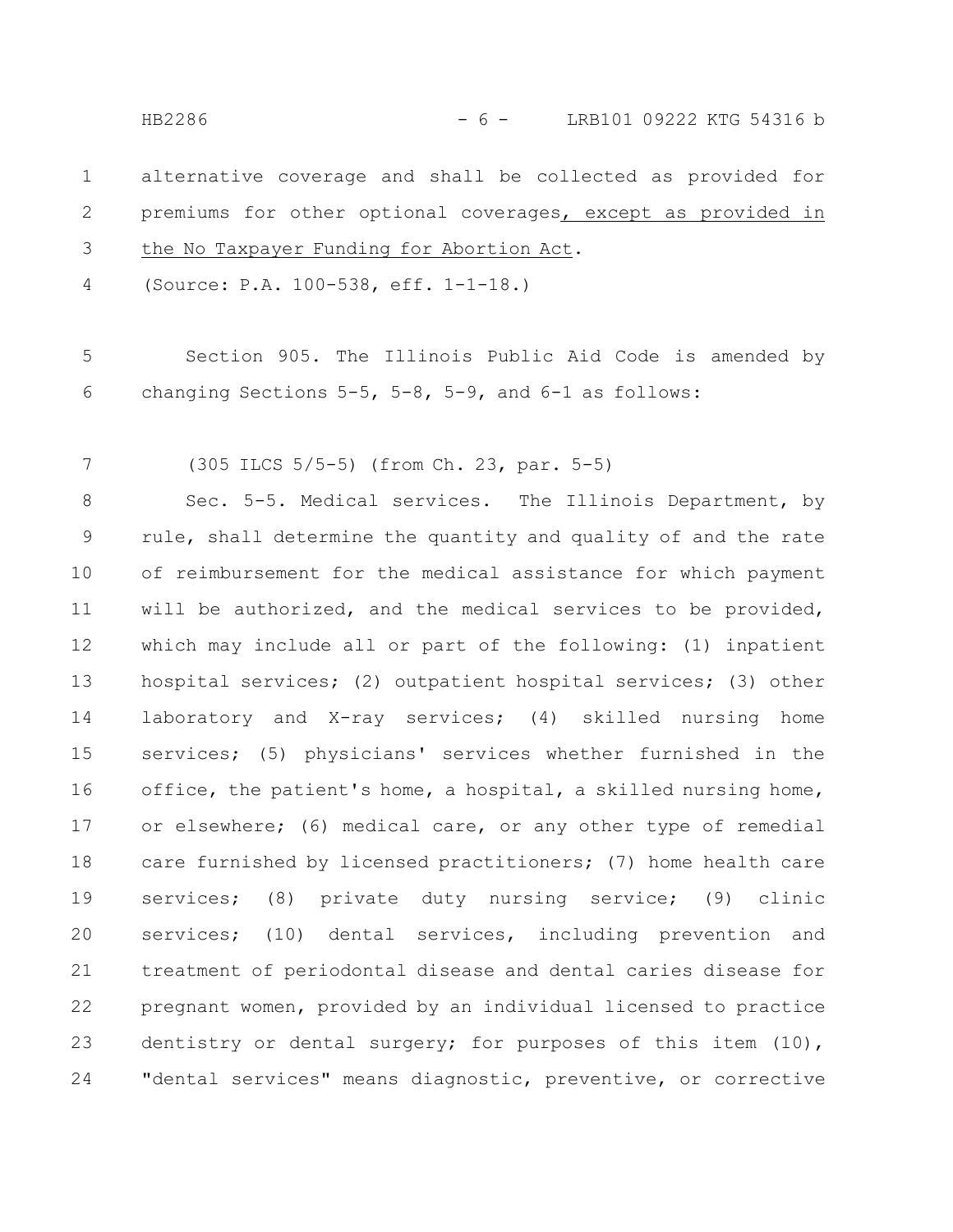procedures provided by or under the supervision of a dentist in the practice of his or her profession; (11) physical therapy and related services; (12) prescribed drugs, dentures, and prosthetic devices; and eyeglasses prescribed by a physician skilled in the diseases of the eye, or by an optometrist, whichever the person may select; (13) other diagnostic, screening, preventive, and rehabilitative services, including to ensure that the individual's need for intervention or treatment of mental disorders or substance use disorders or co-occurring mental health and substance use disorders is determined using a uniform screening, assessment, and evaluation process inclusive of criteria, for children and adults; for purposes of this item (13), a uniform screening, assessment, and evaluation process refers to a process that includes an appropriate evaluation and, as warranted, a referral; "uniform" does not mean the use of a singular instrument, tool, or process that all must utilize; (14) transportation and such other expenses as may be necessary; (15) medical treatment of sexual assault survivors, as defined in Section 1a of the Sexual Assault Survivors Emergency Treatment Act, for injuries sustained as a result of the sexual assault, including examinations and laboratory tests to discover evidence which may be used in criminal proceedings arising from the sexual assault; (16) the diagnosis and treatment of sickle cell anemia; and (17) any other medical care, and any other type of remedial care recognized under the 1 2 3 4 5 6 7 8 9 10 11 12 13 14 15 16 17 18 19 20 21 22 23 24 25 26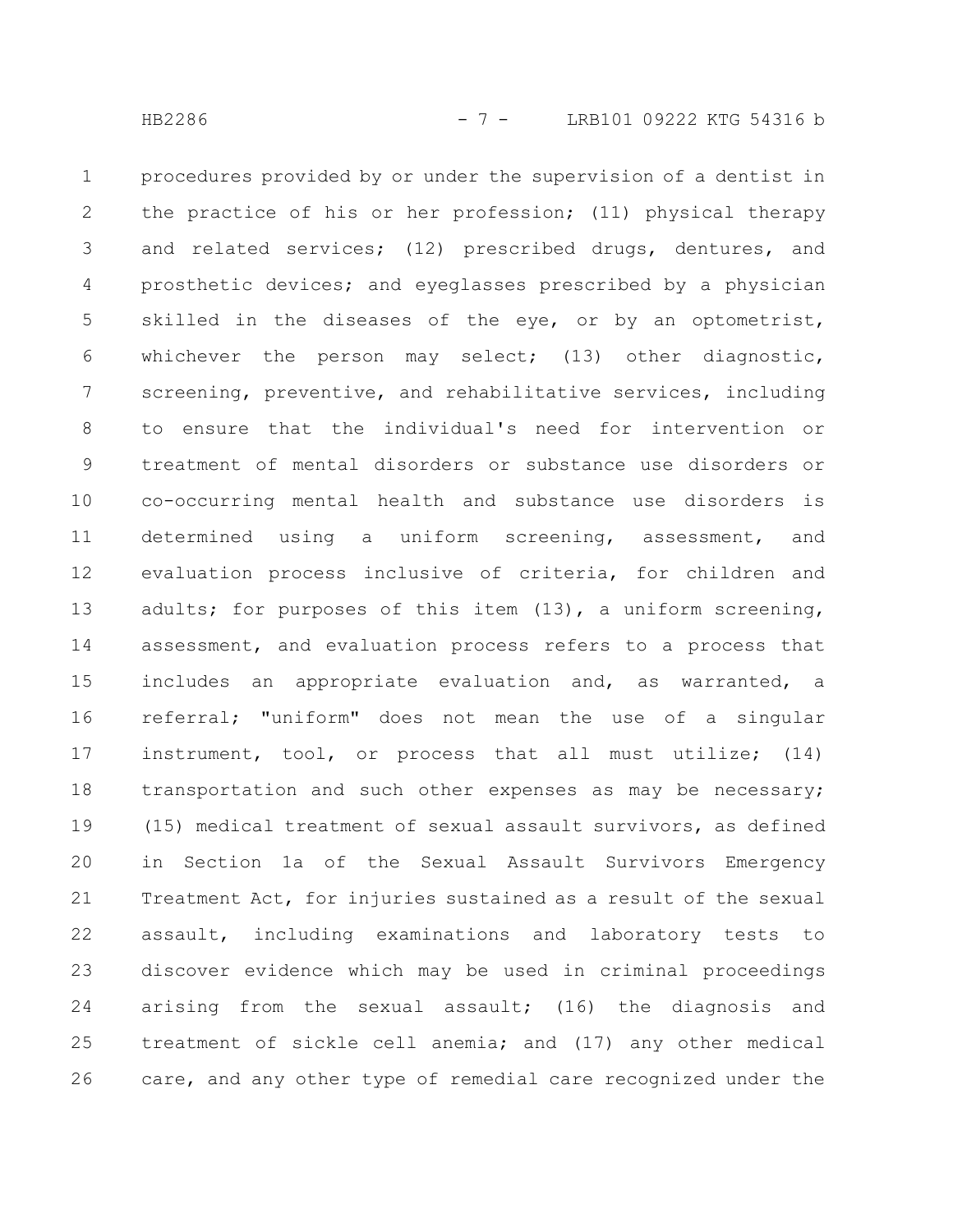HB2286 - 8 - LRB101 09222 KTG 54316 b

laws of this State, except as provided in the No Taxpayer Funding for Abortion Act. The Illinois Department, by rule, shall prohibit any physician from providing medical assistance to anyone eligible therefor under this Code where such physician has been found guilty of performing an abortion procedure in a willful and wanton manner upon a woman who was not pregnant at the time such abortion procedure was performed. The term "any other type of remedial care" shall include nursing care and nursing home service for persons who rely on treatment by spiritual means alone through prayer for healing. 1 2 3 4 5 6 7 8 9 10

Notwithstanding any other provision of this Section, a comprehensive tobacco use cessation program that includes purchasing prescription drugs or prescription medical devices approved by the Food and Drug Administration shall be covered under the medical assistance program under this Article for persons who are otherwise eligible for assistance under this Article. 11 12 13 14 15 16 17

Notwithstanding any other provision of this Code, reproductive health care that is otherwise legal in Illinois shall be covered under the medical assistance program for persons who are otherwise eligible for medical assistance under this Article, except as provided in the No Taxpayer Funding for Abortion Act. 18 19 20 21 22 23

Notwithstanding any other provision of this Code, the Illinois Department may not require, as a condition of payment for any laboratory test authorized under this Article, that a 24 25 26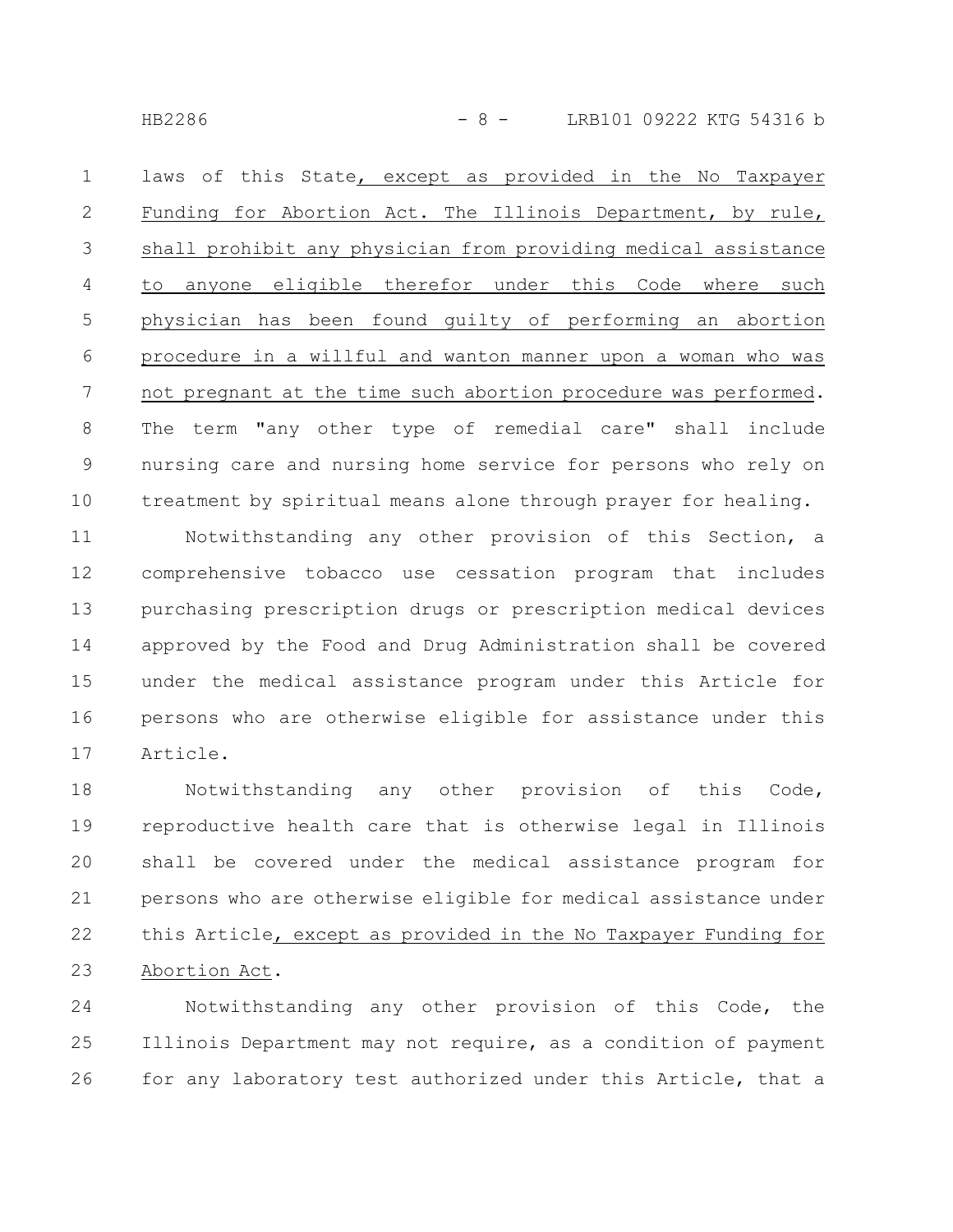physician's handwritten signature appear on the laboratory test order form. The Illinois Department may, however, impose other appropriate requirements regarding laboratory test order documentation. 1 2 3 4

Upon receipt of federal approval of an amendment to the Illinois Title XIX State Plan for this purpose, the Department shall authorize the Chicago Public Schools (CPS) to procure a vendor or vendors to manufacture eyeglasses for individuals enrolled in a school within the CPS system. CPS shall ensure that its vendor or vendors are enrolled as providers in the medical assistance program and in any capitated Medicaid managed care entity (MCE) serving individuals enrolled in a school within the CPS system. Under any contract procured under this provision, the vendor or vendors must serve only individuals enrolled in a school within the CPS system. Claims for services provided by CPS's vendor or vendors to recipients of benefits in the medical assistance program under this Code, the Children's Health Insurance Program, or the Covering ALL KIDS Health Insurance Program shall be submitted to the Department or the MCE in which the individual is enrolled for payment and shall be reimbursed at the Department's or the MCE's established rates or rate methodologies for eyeglasses. 5 6 7 8 9 10 11 12 13 14 15 16 17 18 19 20 21 22

On and after July 1, 2012, the Department of Healthcare and Family Services may provide the following services to persons eligible for assistance under this Article who are participating in education, training or employment programs 23 24 25 26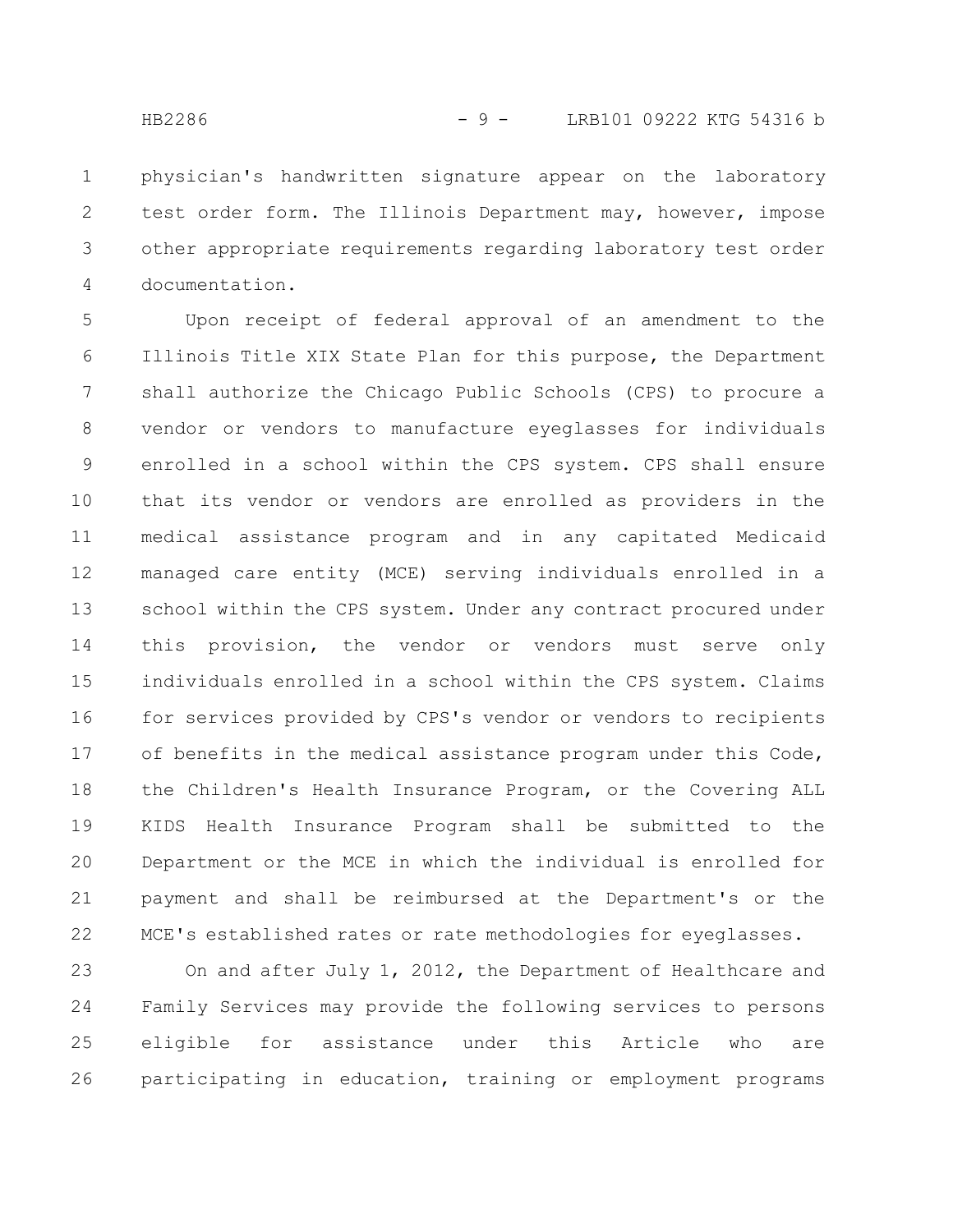operated by the Department of Human Services as successor to the Department of Public Aid: 1 2

(1) dental services provided by or under the supervision of a dentist; and 3 4

(2) eyeglasses prescribed by a physician skilled in the diseases of the eye, or by an optometrist, whichever the person may select. 5 6 7

On and after July 1, 2018, the Department of Healthcare and Family Services shall provide dental services to any adult who is otherwise eligible for assistance under the medical assistance program. As used in this paragraph, "dental services" means diagnostic, preventative, restorative, or corrective procedures, including procedures and services for the prevention and treatment of periodontal disease and dental caries disease, provided by an individual who is licensed to practice dentistry or dental surgery or who is under the supervision of a dentist in the practice of his or her profession. 8 9 10 11 12 13 14 15 16 17 18

On and after July 1, 2018, targeted dental services, as set forth in Exhibit D of the Consent Decree entered by the United States District Court for the Northern District of Illinois, Eastern Division, in the matter of Memisovski v. Maram, Case No. 92 C 1982, that are provided to adults under the medical assistance program shall be established at no less than the rates set forth in the "New Rate" column in Exhibit D of the Consent Decree for targeted dental services that are provided 19 20 21 22 23 24 25 26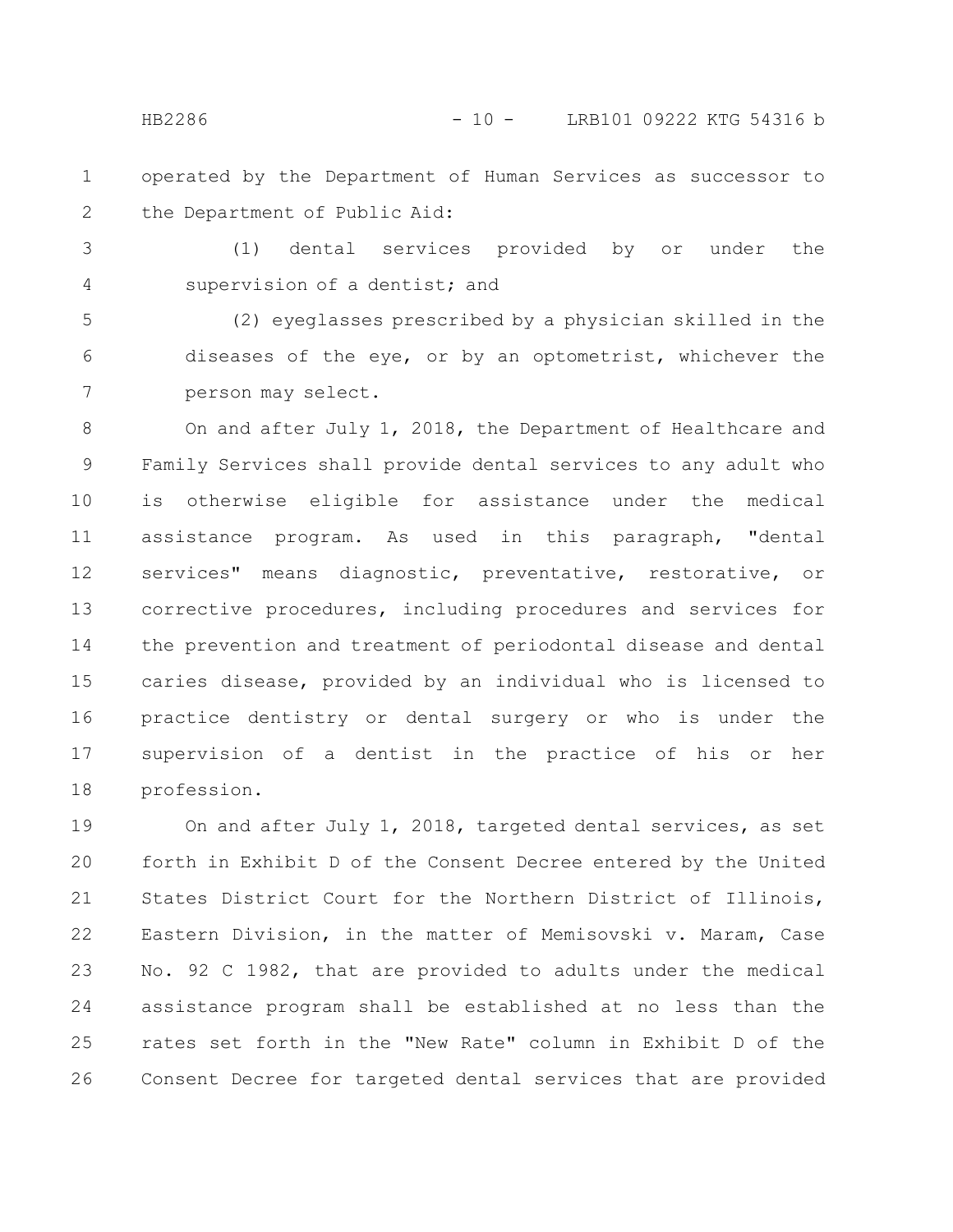to persons under the age of 18 under the medical assistance program. 1 2

Notwithstanding any other provision of this Code and subject to federal approval, the Department may adopt rules to allow a dentist who is volunteering his or her service at no cost to render dental services through an enrolled not-for-profit health clinic without the dentist personally enrolling as a participating provider in the medical assistance program. A not-for-profit health clinic shall include a public health clinic or Federally Qualified Health Center or other enrolled provider, as determined by the Department, through which dental services covered under this Section are performed. The Department shall establish a process for payment of claims for reimbursement for covered dental services rendered under this provision. 3 4 5 6 7 8 9 10 11 12 13 14 15

The Illinois Department, by rule, may distinguish and classify the medical services to be provided only in accordance with the classes of persons designated in Section 5-2. 16 17 18

The Department of Healthcare and Family Services must provide coverage and reimbursement for amino acid-based elemental formulas, regardless of delivery method, for the diagnosis and treatment of (i) eosinophilic disorders and (ii) short bowel syndrome when the prescribing physician has issued a written order stating that the amino acid-based elemental formula is medically necessary. 19 20 21 22 23 24 25

The Illinois Department shall authorize the provision of, 26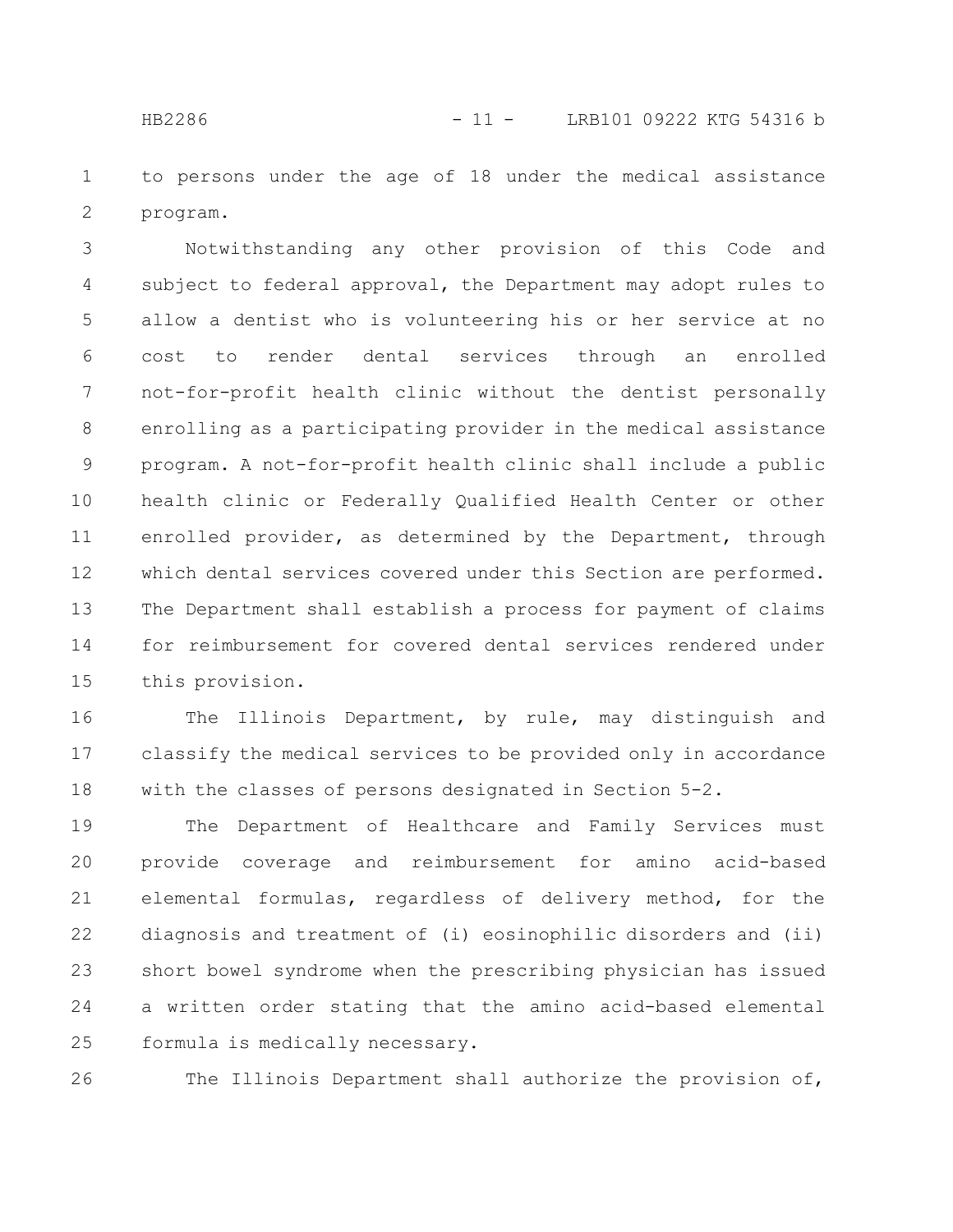and shall authorize payment for, screening by low-dose mammography for the presence of occult breast cancer for women 35 years of age or older who are eligible for medical assistance under this Article, as follows: 1 2 3 4

(A) A baseline mammogram for women 35 to 39 years of age. 5 6

(B) An annual mammogram for women 40 years of age or older. 7 8

(C) A mammogram at the age and intervals considered medically necessary by the woman's health care provider for women under 40 years of age and having a family history of breast cancer, prior personal history of breast cancer, positive genetic testing, or other risk factors. 9 10 11 12 13

(D) A comprehensive ultrasound screening and MRI of an entire breast or breasts if a mammogram demonstrates heterogeneous or dense breast tissue, when medically necessary as determined by a physician licensed to practice medicine in all of its branches. 14 15 16 17 18

(E) A screening MRI when medically necessary, as determined by a physician licensed to practice medicine in all of its branches. 19 20 21

All screenings shall include a physical breast exam, instruction on self-examination and information regarding the frequency of self-examination and its value as a preventative tool. For purposes of this Section, "low-dose mammography" means the x-ray examination of the breast using equipment 22 23 24 25 26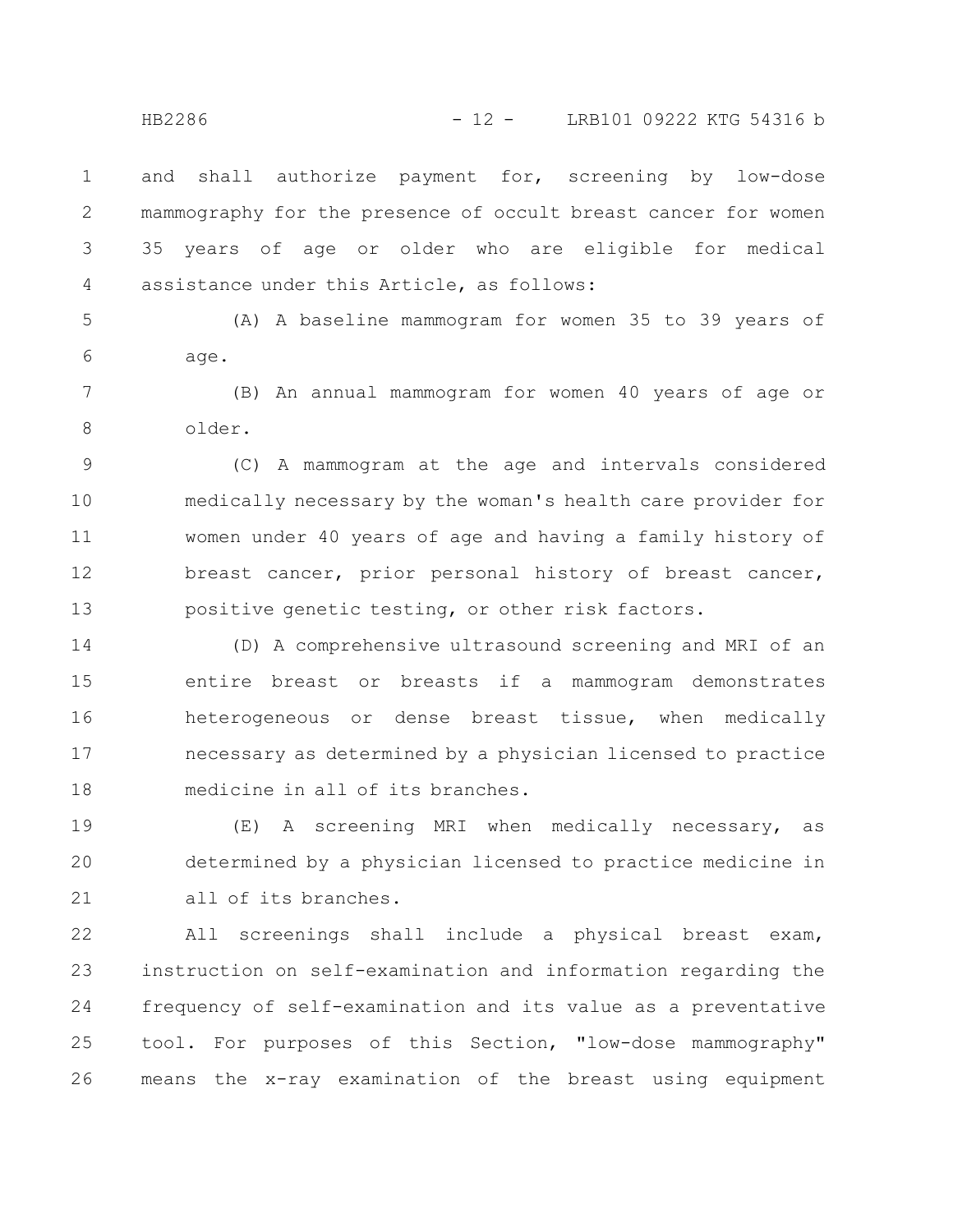dedicated specifically for mammography, including the x-ray tube, filter, compression device, and image receptor, with an average radiation exposure delivery of less than one rad per breast for 2 views of an average size breast. The term also includes digital mammography and includes breast tomosynthesis. As used in this Section, the term "breast tomosynthesis" means a radiologic procedure that involves the acquisition of projection images over the stationary breast to produce cross-sectional digital three-dimensional images of the breast. If, at any time, the Secretary of the United States Department of Health and Human Services, or its successor agency, promulgates rules or regulations to be published in the Federal Register or publishes a comment in the Federal Register or issues an opinion, guidance, or other action that would require the State, pursuant to any provision of the Patient Protection and Affordable Care Act (Public Law 111-148), including, but not limited to, 42 U.S.C. 18031(d)(3)(B) or any successor provision, to defray the cost of any coverage for breast tomosynthesis outlined in this paragraph, then the requirement that an insurer cover breast tomosynthesis is inoperative other than any such coverage authorized under Section 1902 of the Social Security Act, 42 U.S.C. 1396a, and the State shall not assume any obligation for the cost of coverage for breast tomosynthesis set forth in this paragraph. 1 2 3 4 5 6 7 8 9 10 11 12 13 14 15 16 17 18 19 20 21 22 23 24

On and after January 1, 2016, the Department shall ensure that all networks of care for adult clients of the Department 25 26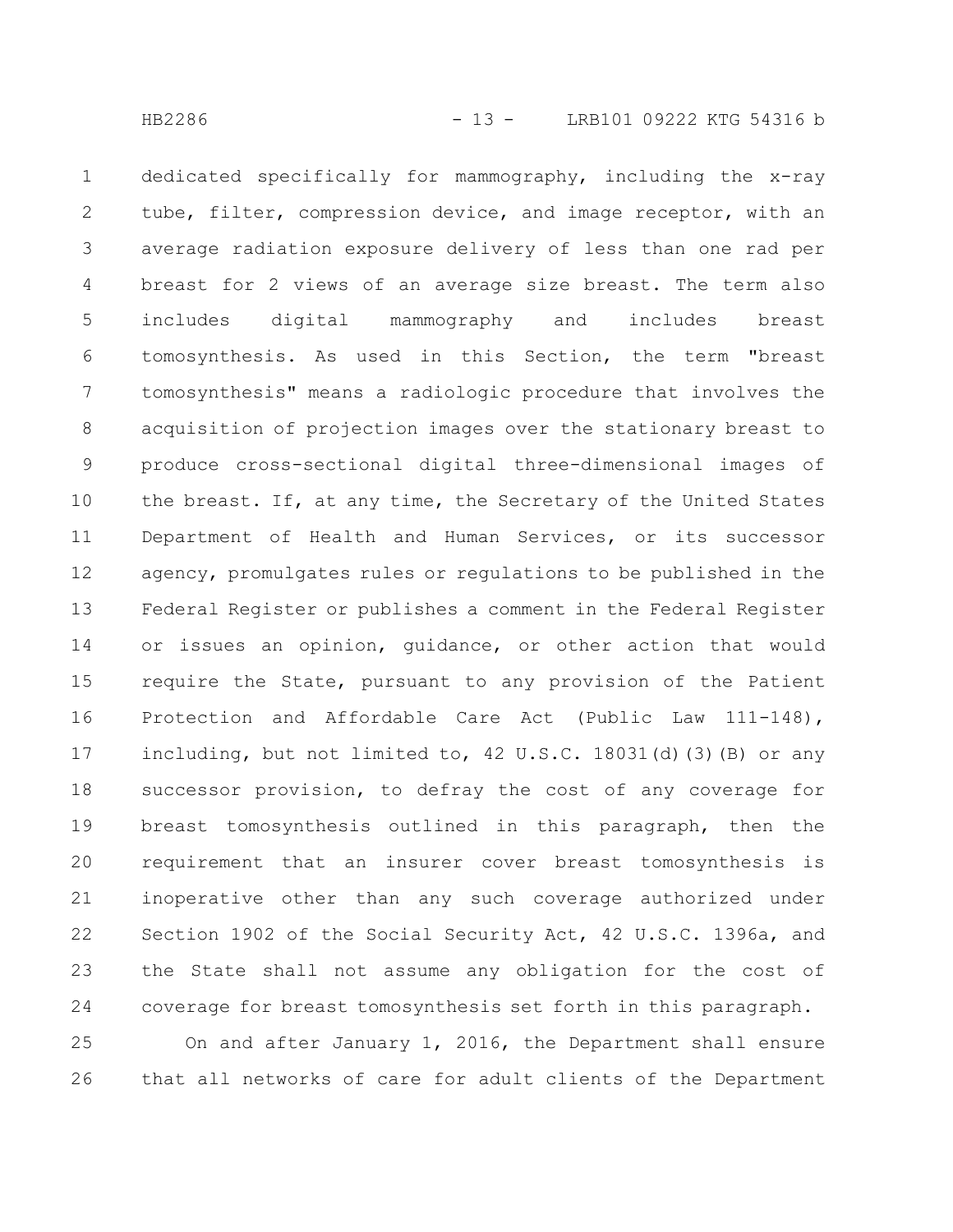include access to at least one breast imaging Center of Imaging Excellence as certified by the American College of Radiology. 1 2

On and after January 1, 2012, providers participating in a quality improvement program approved by the Department shall be reimbursed for screening and diagnostic mammography at the same rate as the Medicare program's rates, including the increased reimbursement for digital mammography. 3 4 5 6 7

The Department shall convene an expert panel including representatives of hospitals, free-standing mammography facilities, and doctors, including radiologists, to establish quality standards for mammography. 8 9 10 11

On and after January 1, 2017, providers participating in a breast cancer treatment quality improvement program approved by the Department shall be reimbursed for breast cancer treatment at a rate that is no lower than 95% of the Medicare program's rates for the data elements included in the breast cancer treatment quality program. 12 13 14 15 16 17

The Department shall convene an expert panel, including representatives of hospitals, free-standing breast cancer treatment centers, breast cancer quality organizations, and doctors, including breast surgeons, reconstructive breast surgeons, oncologists, and primary care providers to establish quality standards for breast cancer treatment. 18 19 20 21 22 23

Subject to federal approval, the Department shall establish a rate methodology for mammography at federally qualified health centers and other encounter-rate clinics. 24 25 26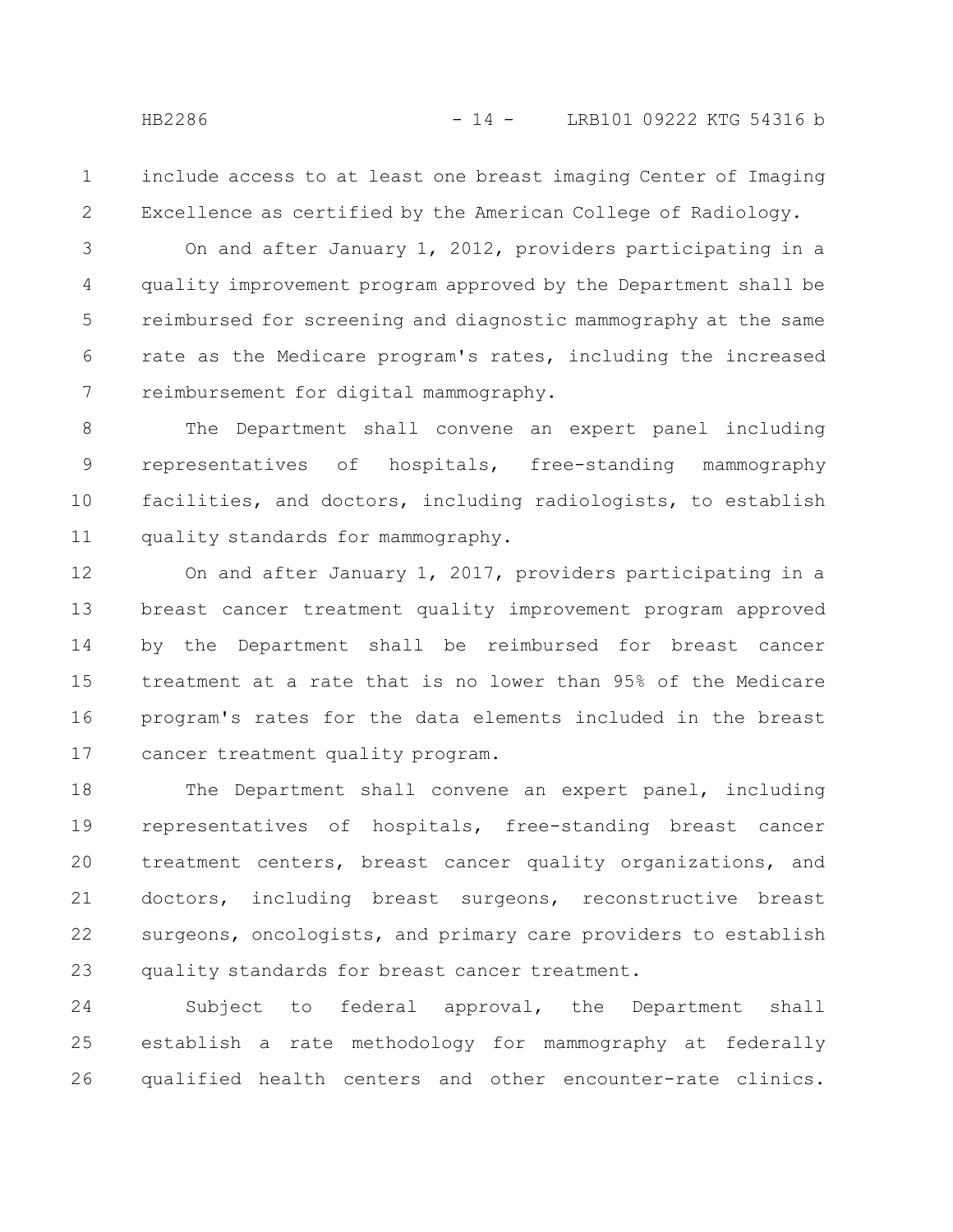These clinics or centers may also collaborate with other hospital-based mammography facilities. By January 1, 2016, the Department shall report to the General Assembly on the status of the provision set forth in this paragraph. 1 2 3 4

The Department shall establish a methodology to remind women who are age-appropriate for screening mammography, but who have not received a mammogram within the previous 18 months, of the importance and benefit of screening mammography. The Department shall work with experts in breast cancer outreach and patient navigation to optimize these reminders and shall establish a methodology for evaluating their effectiveness and modifying the methodology based on the evaluation. 5 6 7 8 9 10 11 12 13

The Department shall establish a performance goal for primary care providers with respect to their female patients over age 40 receiving an annual mammogram. This performance goal shall be used to provide additional reimbursement in the form of a quality performance bonus to primary care providers who meet that goal. 14 15 16 17 18 19

The Department shall devise a means of case-managing or patient navigation for beneficiaries diagnosed with breast cancer. This program shall initially operate as a pilot program in areas of the State with the highest incidence of mortality related to breast cancer. At least one pilot program site shall be in the metropolitan Chicago area and at least one site shall be outside the metropolitan Chicago area. On or after July 1, 20 21 22 23 24 25 26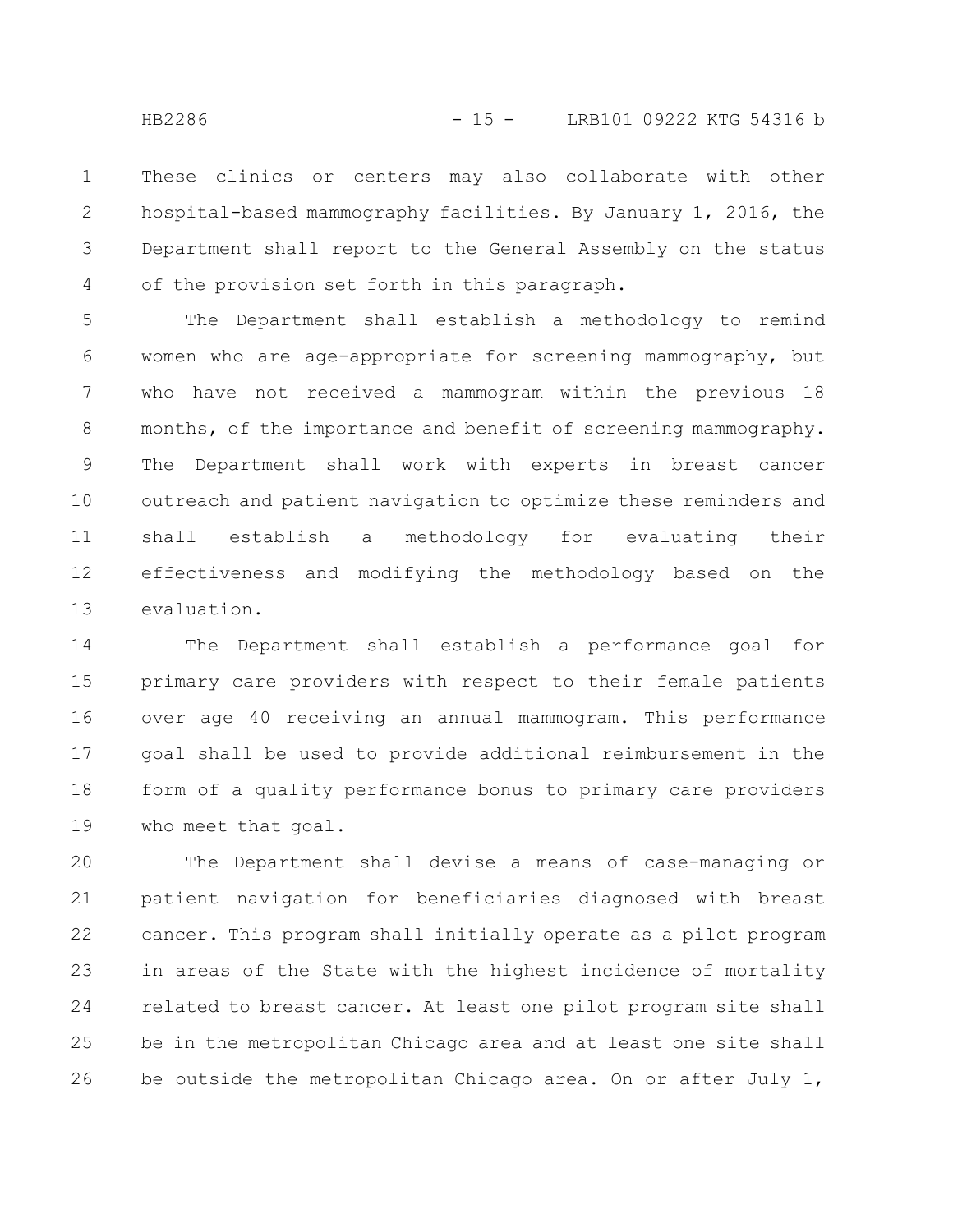2016, the pilot program shall be expanded to include one site in western Illinois, one site in southern Illinois, one site in central Illinois, and 4 sites within metropolitan Chicago. An evaluation of the pilot program shall be carried out measuring health outcomes and cost of care for those served by the pilot program compared to similarly situated patients who are not served by the pilot program. 1 2 3 4 5 6 7

The Department shall require all networks of care to develop a means either internally or by contract with experts in navigation and community outreach to navigate cancer patients to comprehensive care in a timely fashion. The Department shall require all networks of care to include access for patients diagnosed with cancer to at least one academic commission on cancer-accredited cancer program as an in-network covered benefit. 8 9 10 11 12 13 14 15

Any medical or health care provider shall immediately recommend, to any pregnant woman who is being provided prenatal services and is suspected of having a substance use disorder as defined in the Substance Use Disorder Act, referral to a local substance use disorder treatment program licensed by the Department of Human Services or to a licensed hospital which provides substance abuse treatment services. The Department of Healthcare and Family Services shall assure coverage for the cost of treatment of the drug abuse or addiction for pregnant recipients in accordance with the Illinois Medicaid Program in conjunction with the Department of Human Services. 16 17 18 19 20 21 22 23 24 25 26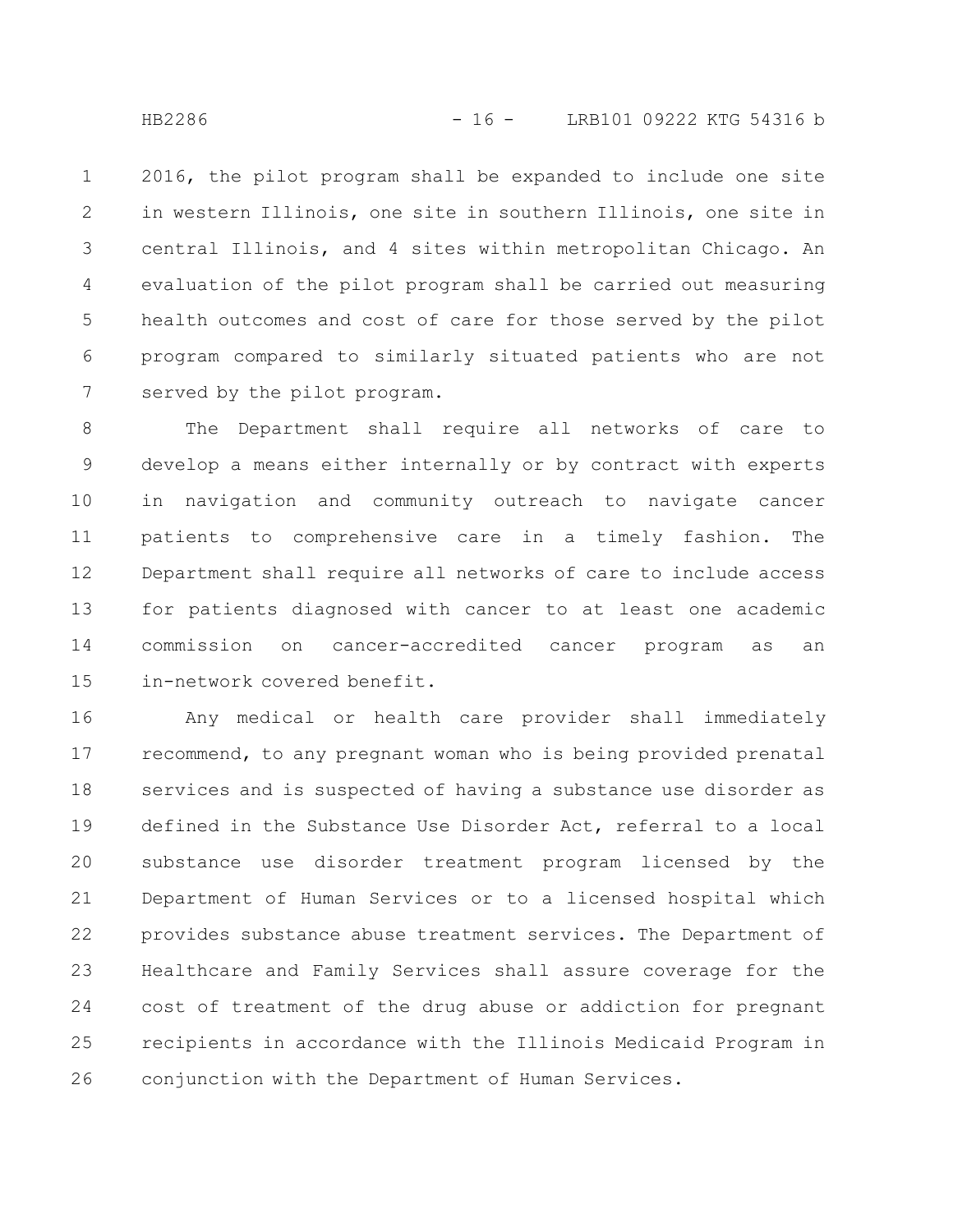All medical providers providing medical assistance to pregnant women under this Code shall receive information from the Department on the availability of services under any program providing case management services for addicted women, including information on appropriate referrals for other social services that may be needed by addicted women in addition to treatment for addiction. 1 2 3 4 5 6 7

The Illinois Department, in cooperation with the Departments of Human Services (as successor to the Department of Alcoholism and Substance Abuse) and Public Health, through a public awareness campaign, may provide information concerning treatment for alcoholism and drug abuse and addiction, prenatal health care, and other pertinent programs directed at reducing the number of drug-affected infants born to recipients of medical assistance. 8 9 10 11 12 13 14 15

Neither the Department of Healthcare and Family Services nor the Department of Human Services shall sanction the recipient solely on the basis of her substance abuse. 16 17 18

The Illinois Department shall establish such regulations governing the dispensing of health services under this Article as it shall deem appropriate. The Department should seek the advice of formal professional advisory committees appointed by the Director of the Illinois Department for the purpose of providing regular advice on policy and administrative matters, information dissemination and educational activities for medical and health care providers, and consistency in 19 20 21 22 23 24 25 26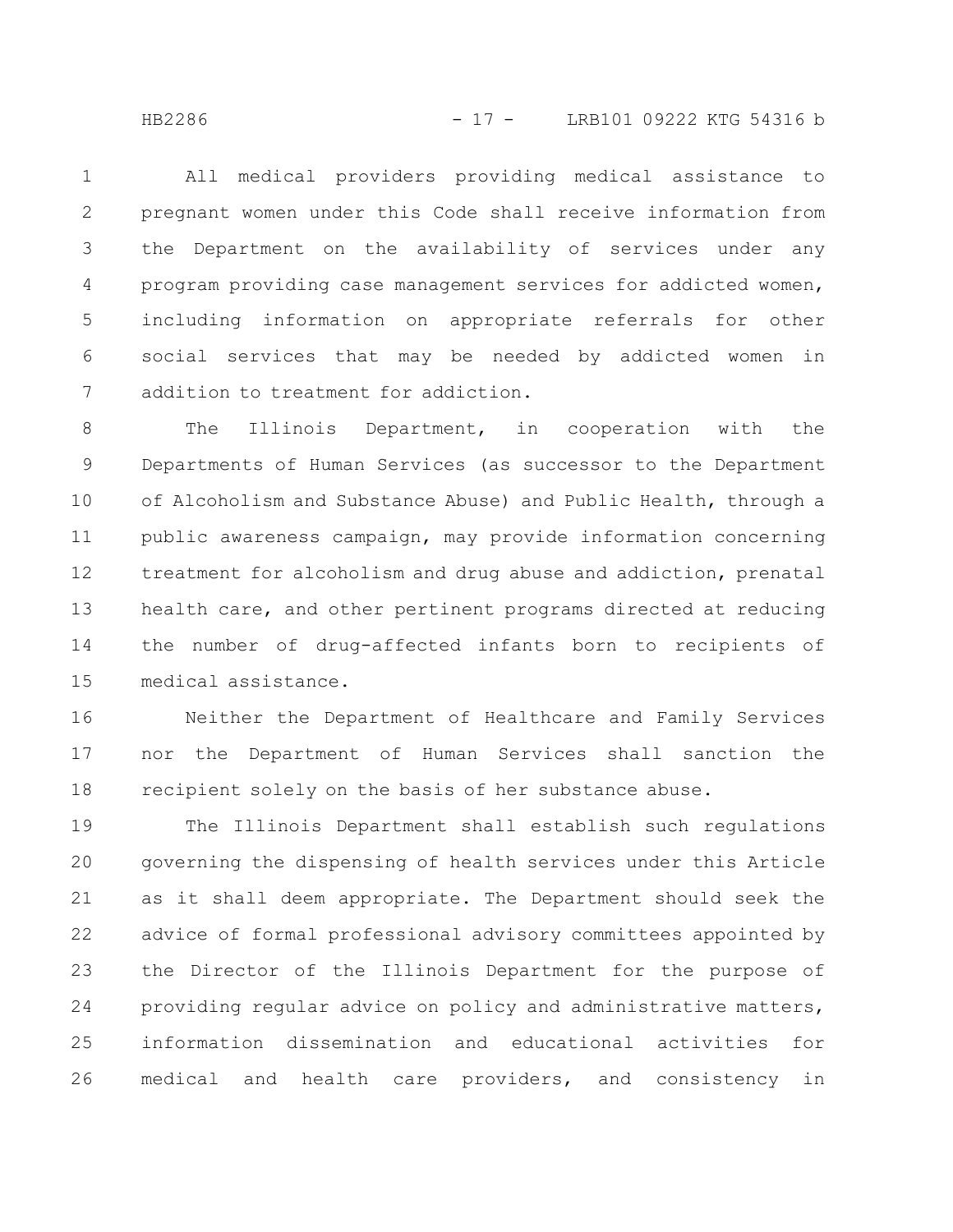HB2286 - 18 - LRB101 09222 KTG 54316 b

procedures to the Illinois Department. 1

The Illinois Department may develop and contract with Partnerships of medical providers to arrange medical services for persons eligible under Section 5-2 of this Code. Implementation of this Section may be by demonstration projects in certain geographic areas. The Partnership shall be represented by a sponsor organization. The Department, by rule, shall develop qualifications for sponsors of Partnerships. Nothing in this Section shall be construed to require that the sponsor organization be a medical organization. 2 3 4 5 6 7 8 9 10

The sponsor must negotiate formal written contracts with medical providers for physician services, inpatient and outpatient hospital care, home health services, treatment for alcoholism and substance abuse, and other services determined necessary by the Illinois Department by rule for delivery by Partnerships. Physician services must include prenatal and obstetrical care. The Illinois Department shall reimburse medical services delivered by Partnership providers to clients in target areas according to provisions of this Article and the Illinois Health Finance Reform Act, except that: 11 12 13 14 15 16 17 18 19 20

(1) Physicians participating in a Partnership and providing certain services, which shall be determined by the Illinois Department, to persons in areas covered by the Partnership may receive an additional surcharge for such services. 21 22 23 24 25

26

(2) The Department may elect to consider and negotiate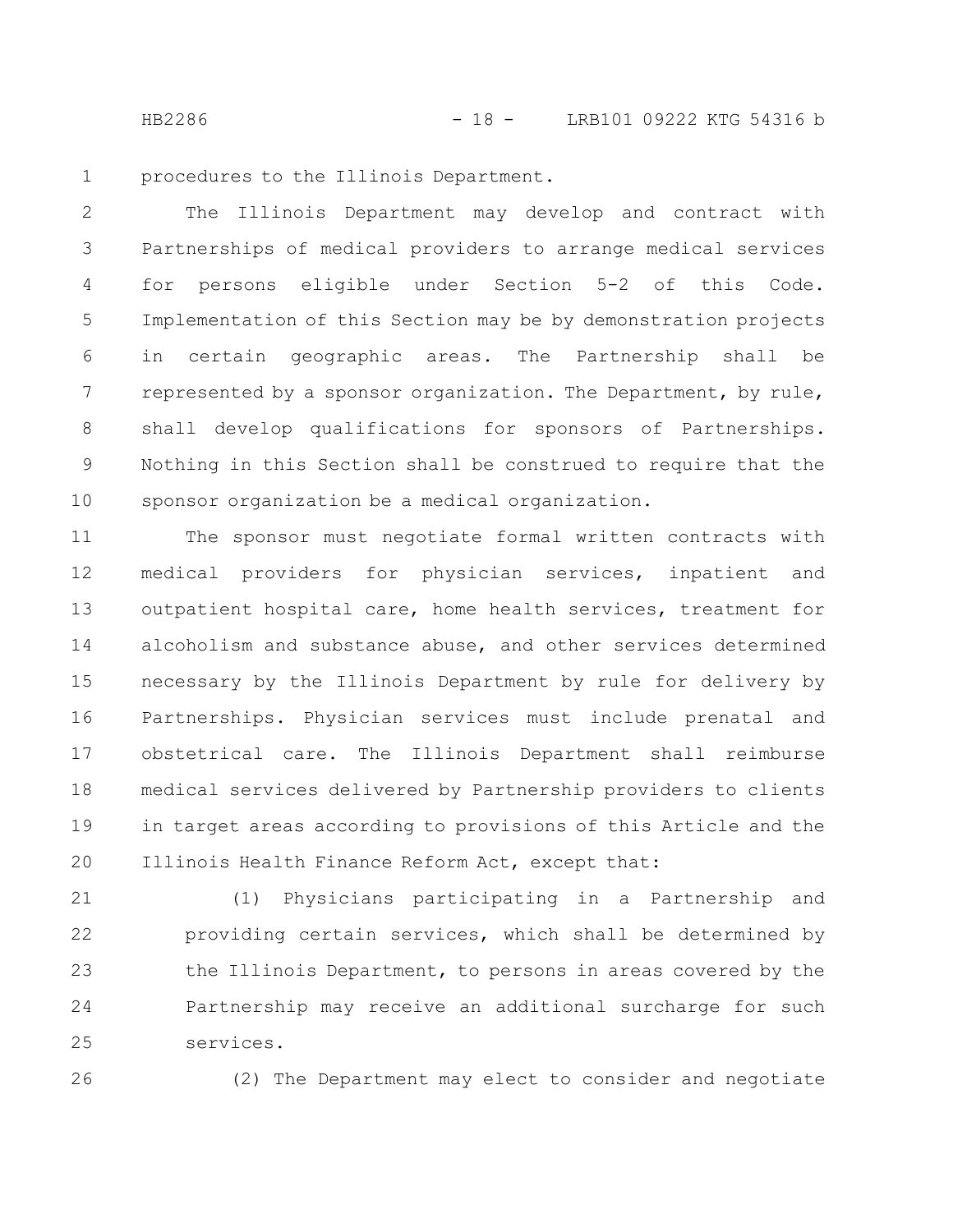1 2 financial incentives to encourage the development of Partnerships and the efficient delivery of medical care.

(3) Persons receiving medical services through Partnerships may receive medical and case management services above the level usually offered through the medical assistance program. 3 4 5 6

Medical providers shall be required to meet certain qualifications to participate in Partnerships to ensure the delivery of high quality medical services. These qualifications shall be determined by rule of the Illinois Department and may be higher than qualifications for participation in the medical assistance program. Partnership sponsors may prescribe reasonable additional qualifications for participation by medical providers, only with the prior written approval of the Illinois Department. 7 8 9 10 11 12 13 14 15

Nothing in this Section shall limit the free choice of practitioners, hospitals, and other providers of medical services by clients. In order to ensure patient freedom of choice, the Illinois Department shall immediately promulgate all rules and take all other necessary actions so that provided services may be accessed from therapeutically certified optometrists to the full extent of the Illinois Optometric Practice Act of 1987 without discriminating between service providers. 16 17 18 19 20 21 22 23 24

The Department shall apply for a waiver from the United States Health Care Financing Administration to allow for the 25 26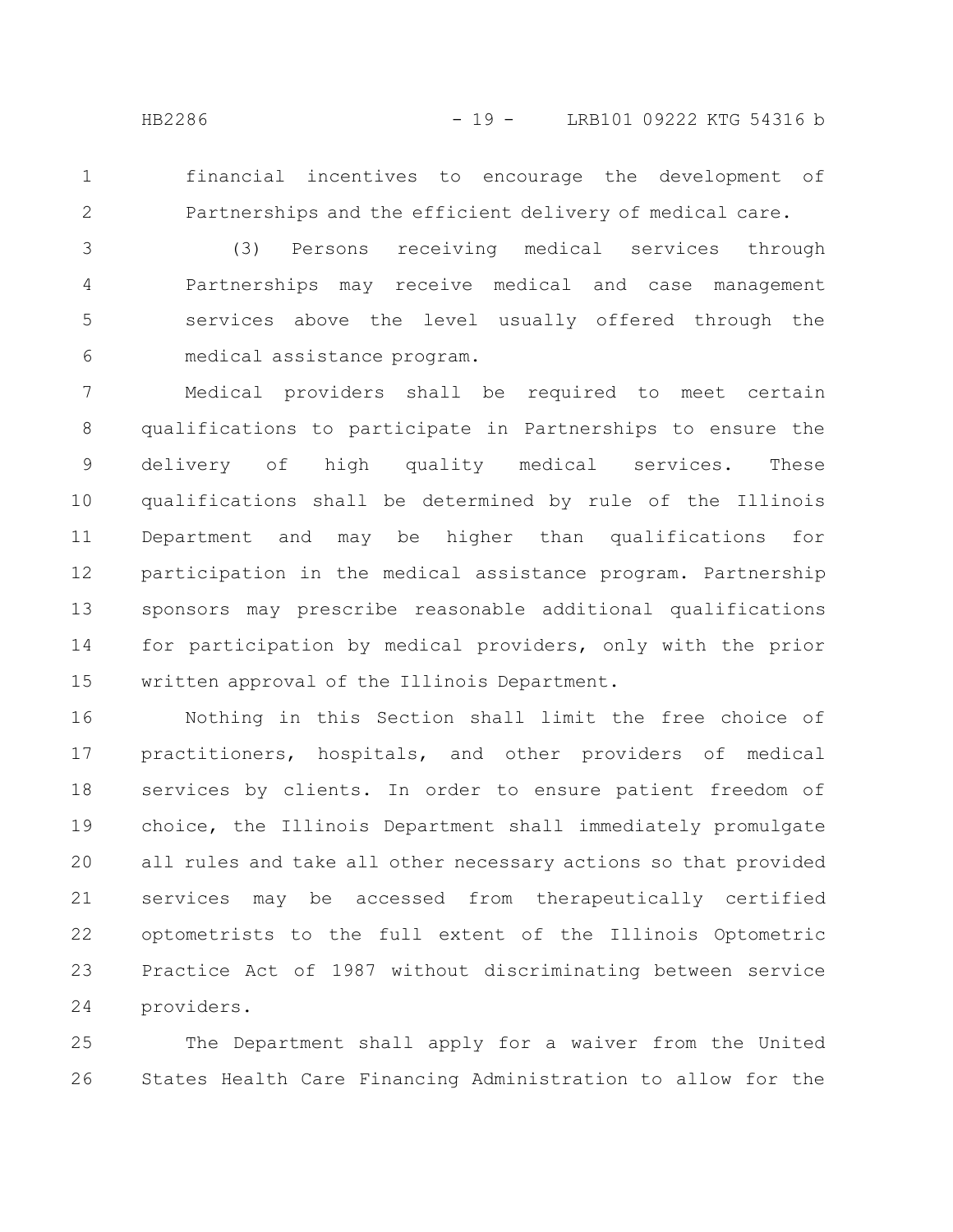1

implementation of Partnerships under this Section.

The Illinois Department shall require health care providers to maintain records that document the medical care and services provided to recipients of Medical Assistance under this Article. Such records must be retained for a period of not less than 6 years from the date of service or as provided by applicable State law, whichever period is longer, except that if an audit is initiated within the required retention period then the records must be retained until the audit is completed and every exception is resolved. The Illinois Department shall require health care providers to make available, when authorized by the patient, in writing, the medical records in a timely fashion to other health care providers who are treating or serving persons eligible for Medical Assistance under this Article. All dispensers of medical services shall be required to maintain and retain business and professional records sufficient to fully and accurately document the nature, scope, details and receipt of the health care provided to persons eligible for medical assistance under this Code, in accordance with regulations promulgated by the Illinois Department. The rules and regulations shall require that proof of the receipt of prescription drugs, dentures, prosthetic devices and eyeglasses by eligible persons under this Section accompany each claim for reimbursement submitted by the dispenser of such medical services. No such claims for reimbursement shall be approved for payment by the Illinois Department without such 2 3 4 5 6 7 8 9 10 11 12 13 14 15 16 17 18 19 20 21 22 23 24 25 26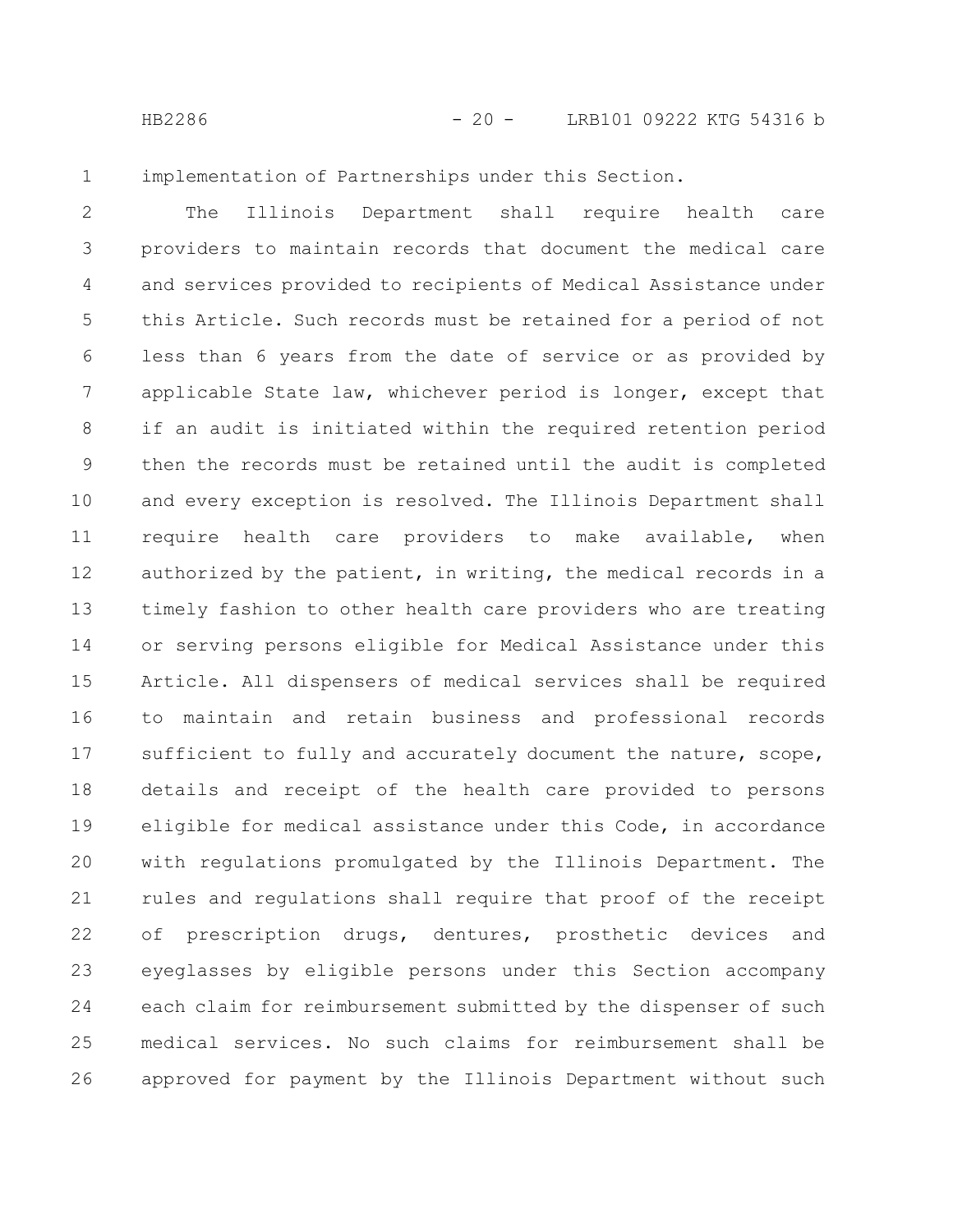proof of receipt, unless the Illinois Department shall have put into effect and shall be operating a system of post-payment audit and review which shall, on a sampling basis, be deemed adequate by the Illinois Department to assure that such drugs, dentures, prosthetic devices and eyeglasses for which payment is being made are actually being received by eligible recipients. Within 90 days after September 16, 1984 (the effective date of Public Act 83-1439), the Illinois Department shall establish a current list of acquisition costs for all prosthetic devices and any other items recognized as medical equipment and supplies reimbursable under this Article and shall update such list on a quarterly basis, except that the acquisition costs of all prescription drugs shall be updated no less frequently than every 30 days as required by Section 5-5.12. 1 2 3 4 5 6 7 8 9 10 11 12 13 14 15

The rules and regulations of the Illinois Department shall require that a written statement including the required opinion of a physician shall accompany any claim for reimbursement for abortions or induced miscarriages or premature births. This statement shall indicate what procedures were used in providing such medical services. 16 17 18 19 20 21

Notwithstanding any other law to the contrary, the Illinois Department shall, within 365 days after July 22, 2013 (the effective date of Public Act 98-104), establish procedures to permit skilled care facilities licensed under the Nursing Home Care Act to submit monthly billing claims for reimbursement 22 23 24 25 26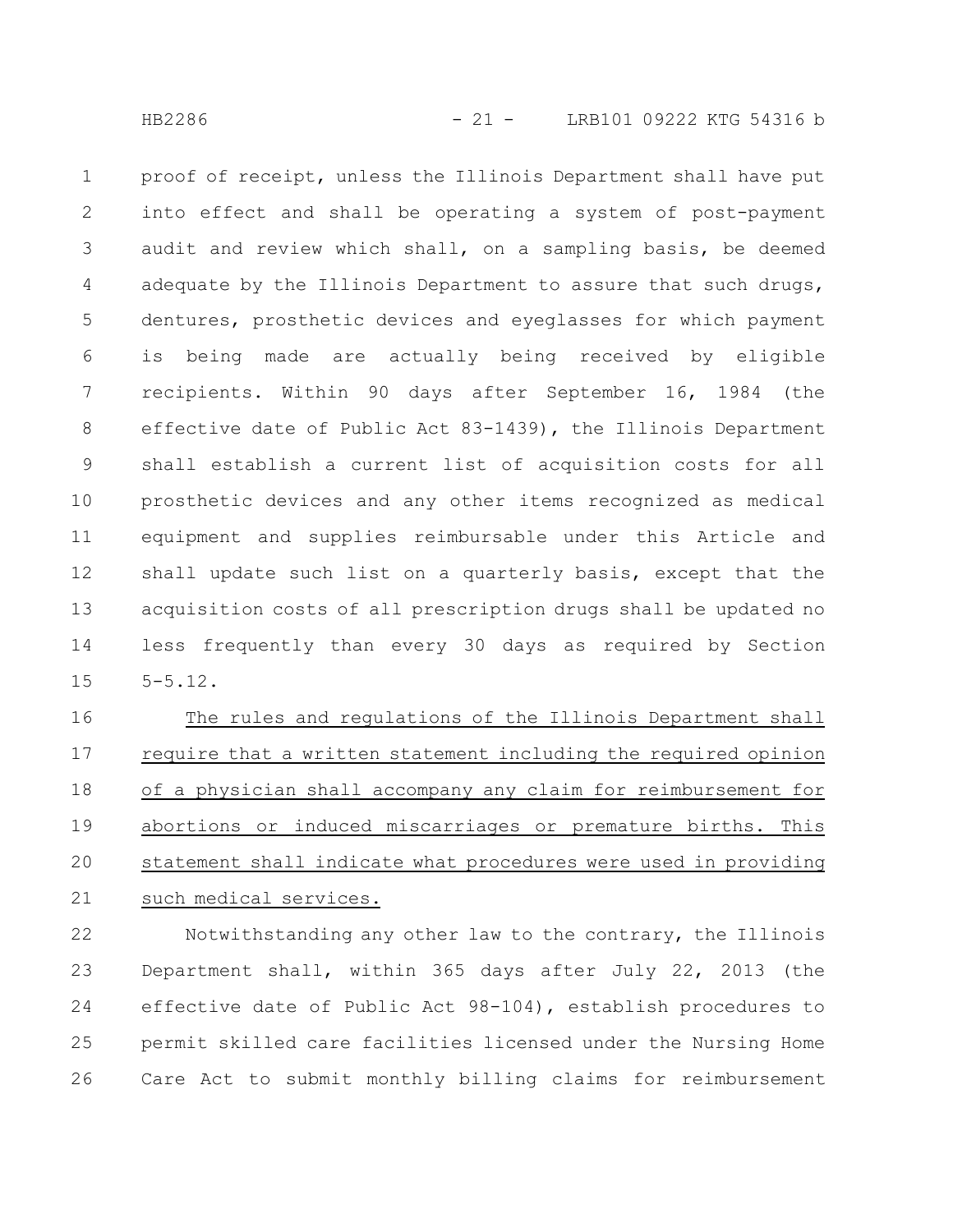purposes. Following development of these procedures, the Department shall, by July 1, 2016, test the viability of the new system and implement any necessary operational or structural changes to its information technology platforms in order to allow for the direct acceptance and payment of nursing home claims. 1 2 3 4 5 6

Notwithstanding any other law to the contrary, the Illinois Department shall, within 365 days after August 15, 2014 (the effective date of Public Act 98-963), establish procedures to permit ID/DD facilities licensed under the ID/DD Community Care Act and MC/DD facilities licensed under the MC/DD Act to submit monthly billing claims for reimbursement purposes. Following development of these procedures, the Department shall have an additional 365 days to test the viability of the new system and to ensure that any necessary operational or structural changes to its information technology platforms are implemented. 7 8 9 10 11 12 13 14 15 16

The Illinois Department shall require all dispensers of medical services, other than an individual practitioner or group of practitioners, desiring to participate in the Medical Assistance program established under this Article to disclose all financial, beneficial, ownership, equity, surety or other interests in any and all firms, corporations, partnerships, associations, business enterprises, joint ventures, agencies, institutions or other legal entities providing any form of health care services in this State under this Article. 17 18 19 20 21 22 23 24 25

The Illinois Department may require that all dispensers of 26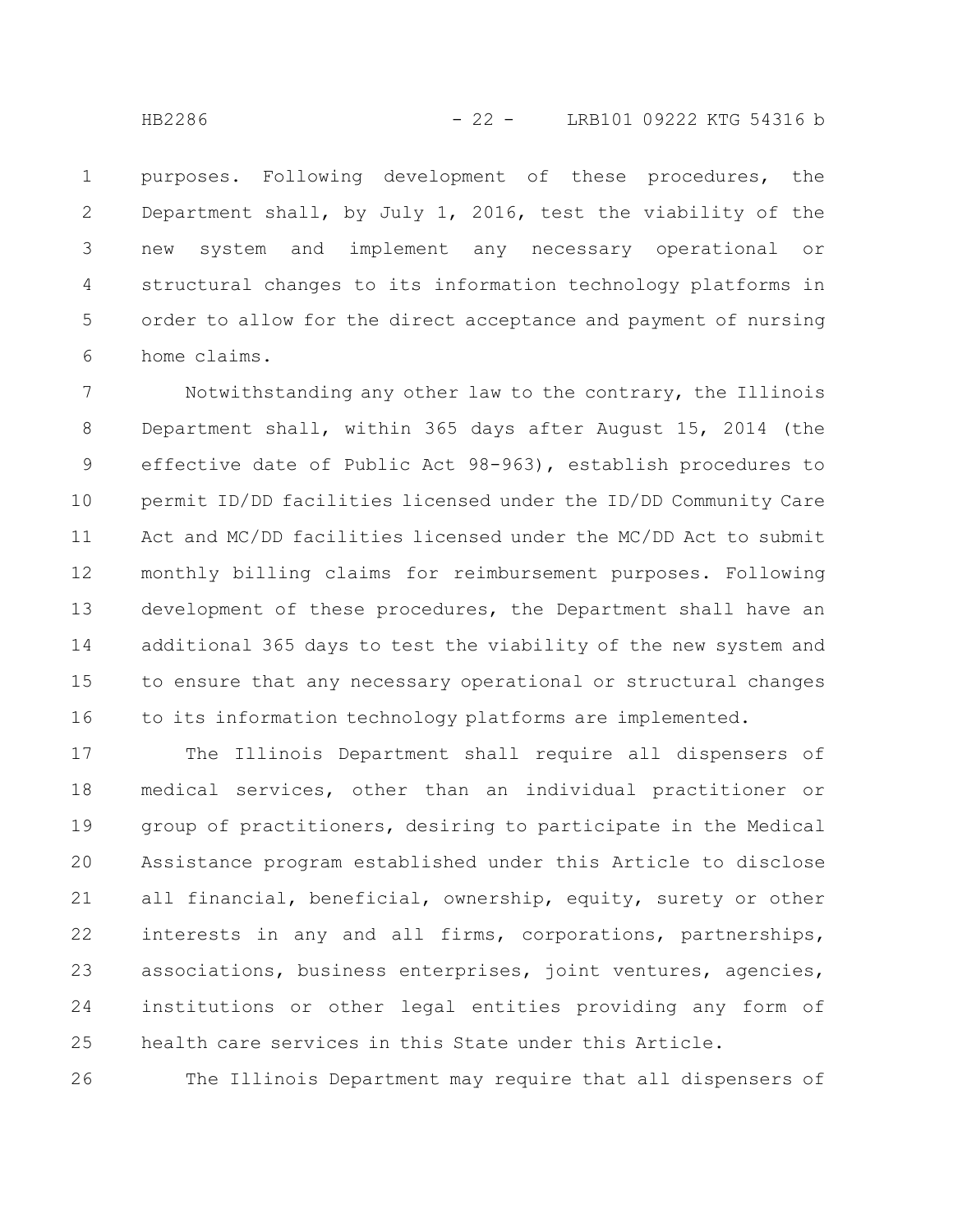medical services desiring to participate in the medical assistance program established under this Article disclose, under such terms and conditions as the Illinois Department may by rule establish, all inquiries from clients and attorneys regarding medical bills paid by the Illinois Department, which inquiries could indicate potential existence of claims or liens for the Illinois Department. 1 2 3 4 5 6 7

Enrollment of a vendor shall be subject to a provisional period and shall be conditional for one year. During the period of conditional enrollment, the Department may terminate the vendor's eligibility to participate in, or may disenroll the vendor from, the medical assistance program without cause. Unless otherwise specified, such termination of eligibility or disenrollment is not subject to the Department's hearing process. However, a disenrolled vendor may reapply without penalty. 8 9 10 11 12 13 14 15 16

The Department has the discretion to limit the conditional enrollment period for vendors based upon category of risk of the vendor. 17 18 19

Prior to enrollment and during the conditional enrollment period in the medical assistance program, all vendors shall be subject to enhanced oversight, screening, and review based on the risk of fraud, waste, and abuse that is posed by the category of risk of the vendor. The Illinois Department shall establish the procedures for oversight, screening, and review, which may include, but need not be limited to: criminal and 20 21 22 23 24 25 26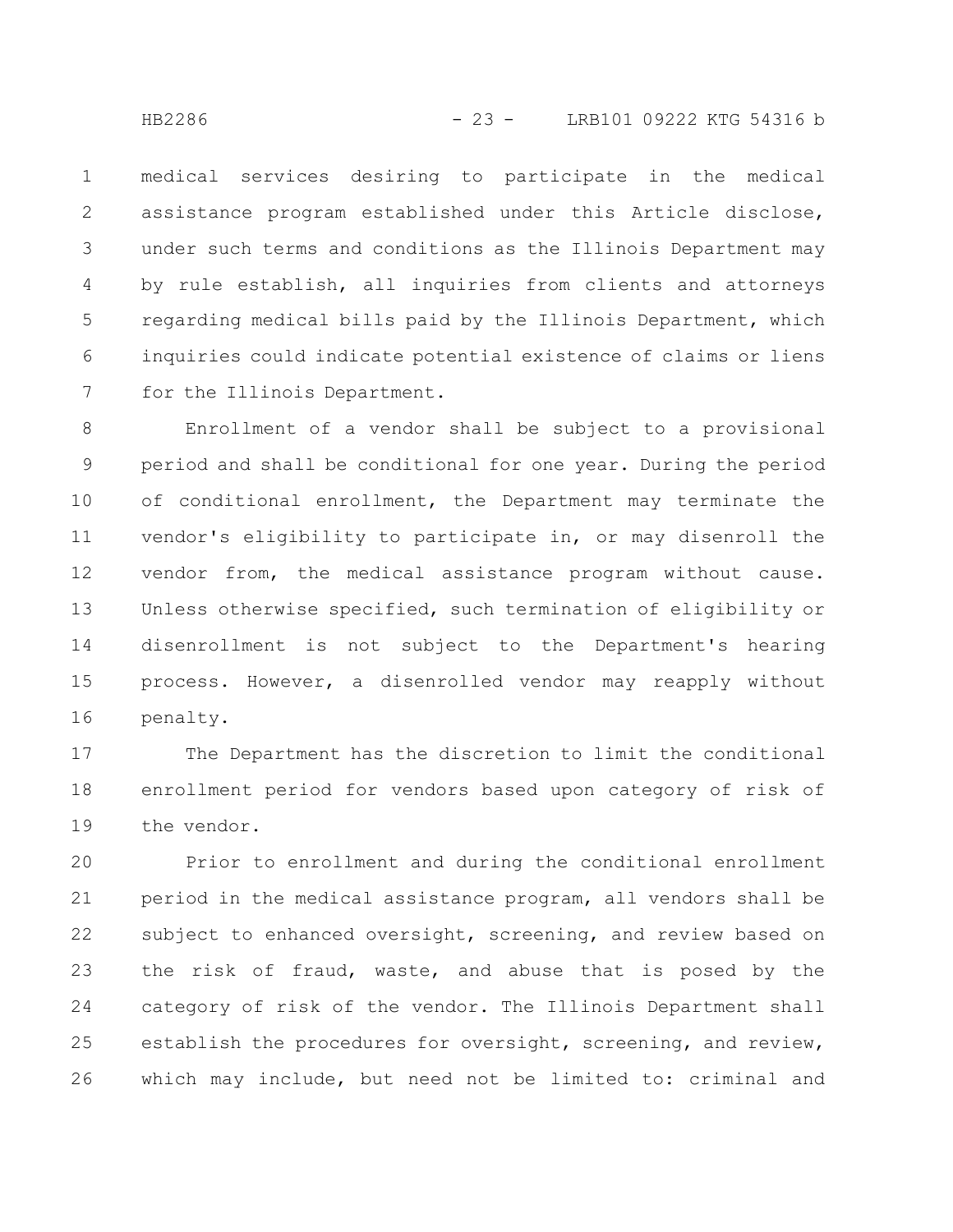financial background checks; fingerprinting; license, certification, and authorization verifications; unscheduled or unannounced site visits; database checks; prepayment audit reviews; audits; payment caps; payment suspensions; and other screening as required by federal or State law. 1 2 3 4 5

The Department shall define or specify the following: (i) by provider notice, the "category of risk of the vendor" for each type of vendor, which shall take into account the level of screening applicable to a particular category of vendor under federal law and regulations; (ii) by rule or provider notice, the maximum length of the conditional enrollment period for each category of risk of the vendor; and (iii) by rule, the hearing rights, if any, afforded to a vendor in each category of risk of the vendor that is terminated or disenrolled during the conditional enrollment period. 6 7 8 9 10 11 12 13 14 15

To be eligible for payment consideration, a vendor's payment claim or bill, either as an initial claim or as a resubmitted claim following prior rejection, must be received by the Illinois Department, or its fiscal intermediary, no later than 180 days after the latest date on the claim on which medical goods or services were provided, with the following exceptions: 16 17 18 19 20 21 22

(1) In the case of a provider whose enrollment is in process by the Illinois Department, the 180-day period shall not begin until the date on the written notice from the Illinois Department that the provider enrollment is 23 24 25 26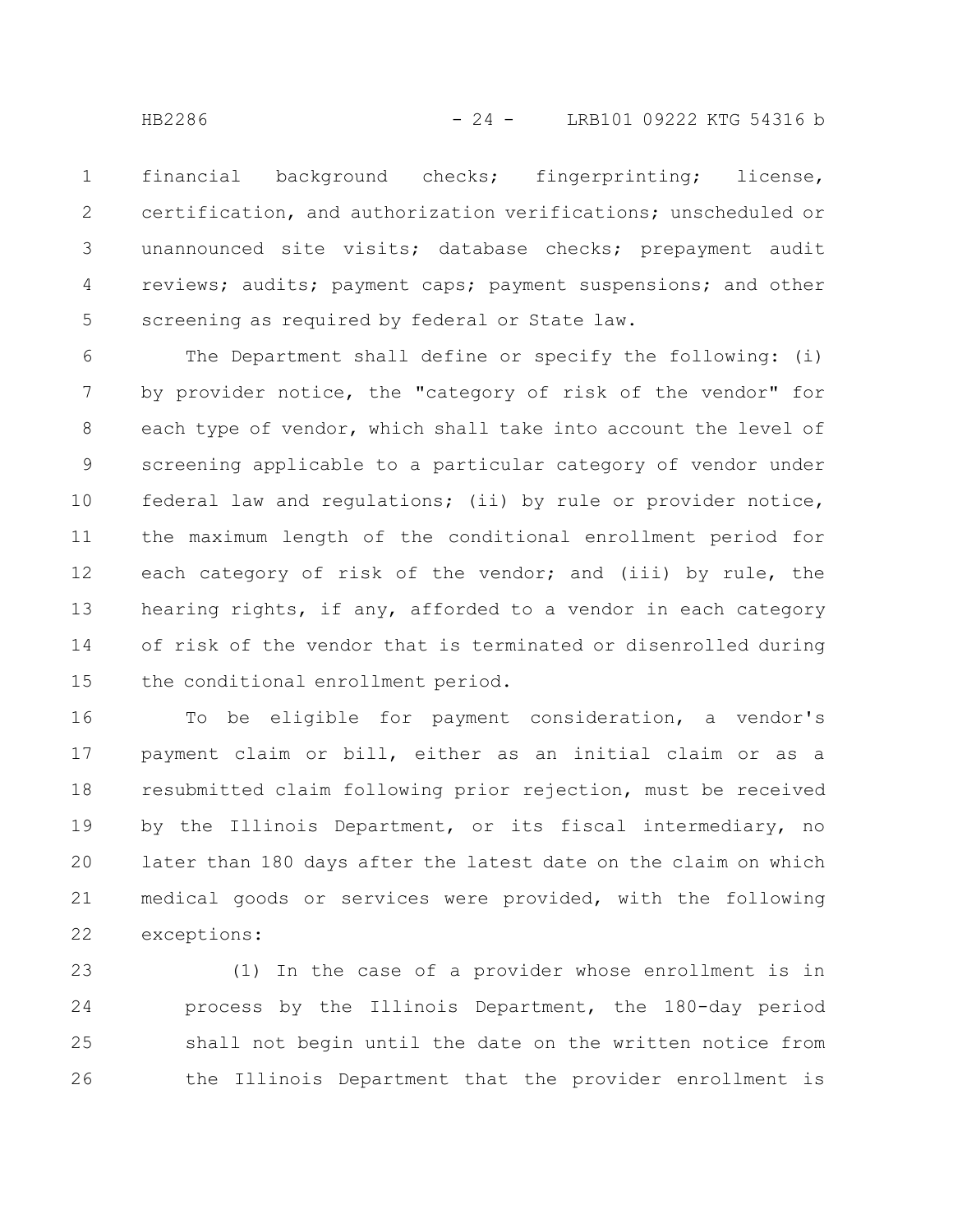complete. 1

(2) In the case of errors attributable to the Illinois Department or any of its claims processing intermediaries which result in an inability to receive, process, or adjudicate a claim, the 180-day period shall not begin until the provider has been notified of the error. 2 3 4 5 6

(3) In the case of a provider for whom the Illinois Department initiates the monthly billing process. 7 8

(4) In the case of a provider operated by a unit of local government with a population exceeding 3,000,000 when local government funds finance federal participation for claims payments. 9 10 11 12

For claims for services rendered during a period for which a recipient received retroactive eligibility, claims must be filed within 180 days after the Department determines the applicant is eligible. For claims for which the Illinois Department is not the primary payer, claims must be submitted to the Illinois Department within 180 days after the final adjudication by the primary payer. 13 14 15 16 17 18 19

In the case of long term care facilities, within 45 calendar days of receipt by the facility of required prescreening information, new admissions with associated admission documents shall be submitted through the Medical Electronic Data Interchange (MEDI) or the Recipient Eligibility Verification (REV) System or shall be submitted directly to the Department of Human Services using required 20 21 22 23 24 25 26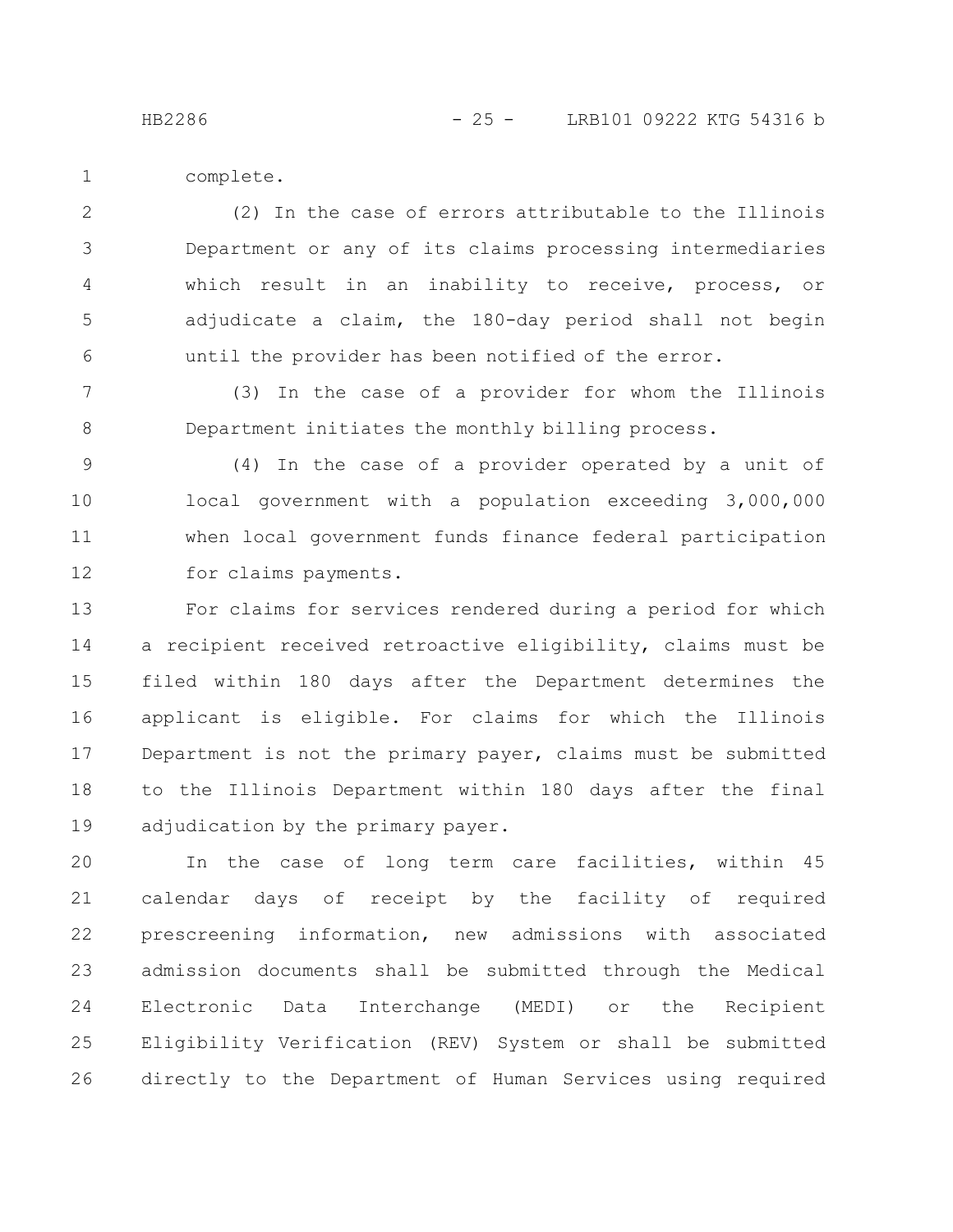admission forms. Effective September 1, 2014, admission documents, including all prescreening information, must be submitted through MEDI or REV. Confirmation numbers assigned to an accepted transaction shall be retained by a facility to verify timely submittal. Once an admission transaction has been completed, all resubmitted claims following prior rejection are subject to receipt no later than 180 days after the admission transaction has been completed. 1 2 3 4 5 6 7 8

Claims that are not submitted and received in compliance with the foregoing requirements shall not be eligible for payment under the medical assistance program, and the State shall have no liability for payment of those claims. 9 10 11 12

To the extent consistent with applicable information and privacy, security, and disclosure laws, State and federal agencies and departments shall provide the Illinois Department access to confidential and other information and data necessary to perform eligibility and payment verifications and other Illinois Department functions. This includes, but is not limited to: information pertaining to licensure; certification; earnings; immigration status; citizenship; wage reporting; unearned and earned income; pension income; employment; supplemental security income; social security numbers; National Provider Identifier (NPI) numbers; the National Practitioner Data Bank (NPDB); program and agency exclusions; taxpayer identification numbers; tax delinquency; corporate information; and death records. 13 14 15 16 17 18 19 20 21 22 23 24 25 26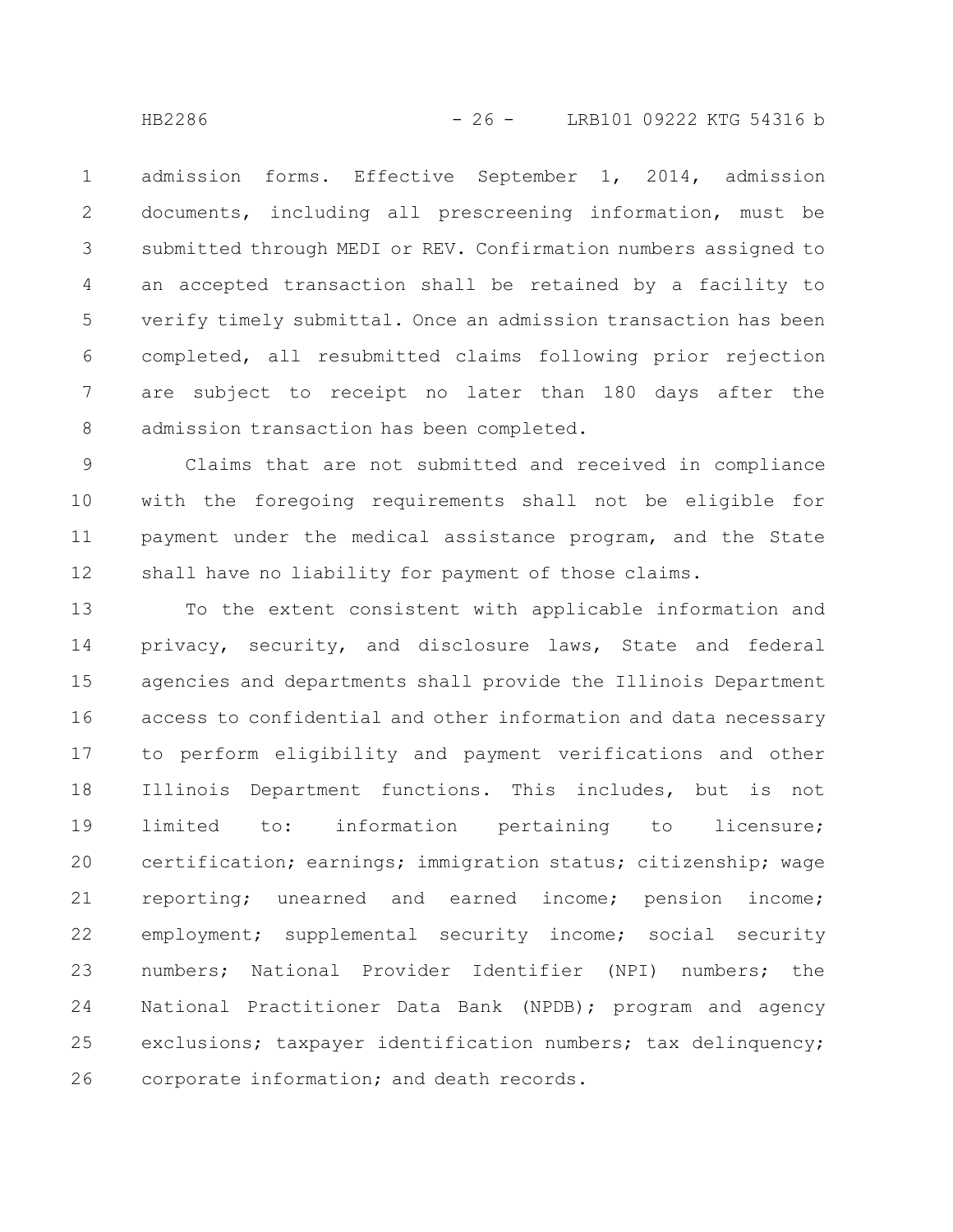The Illinois Department shall enter into agreements with State agencies and departments, and is authorized to enter into agreements with federal agencies and departments, under which such agencies and departments shall share data necessary for medical assistance program integrity functions and oversight. The Illinois Department shall develop, in cooperation with other State departments and agencies, and in compliance with applicable federal laws and regulations, appropriate and effective methods to share such data. At a minimum, and to the extent necessary to provide data sharing, the Illinois Department shall enter into agreements with State agencies and departments, and is authorized to enter into agreements with federal agencies and departments, including but not limited to: the Secretary of State; the Department of Revenue; the Department of Public Health; the Department of Human Services; and the Department of Financial and Professional Regulation. 1 2 3 4 5 6 7 8 9 10 11 12 13 14 15 16

Beginning in fiscal year 2013, the Illinois Department shall set forth a request for information to identify the benefits of a pre-payment, post-adjudication, and post-edit claims system with the goals of streamlining claims processing and provider reimbursement, reducing the number of pending or rejected claims, and helping to ensure a more transparent adjudication process through the utilization of: (i) provider data verification and provider screening technology; and (ii) clinical code editing; and (iii) pre-pay, pre- or post-adjudicated predictive modeling with an integrated case 17 18 19 20 21 22 23 24 25 26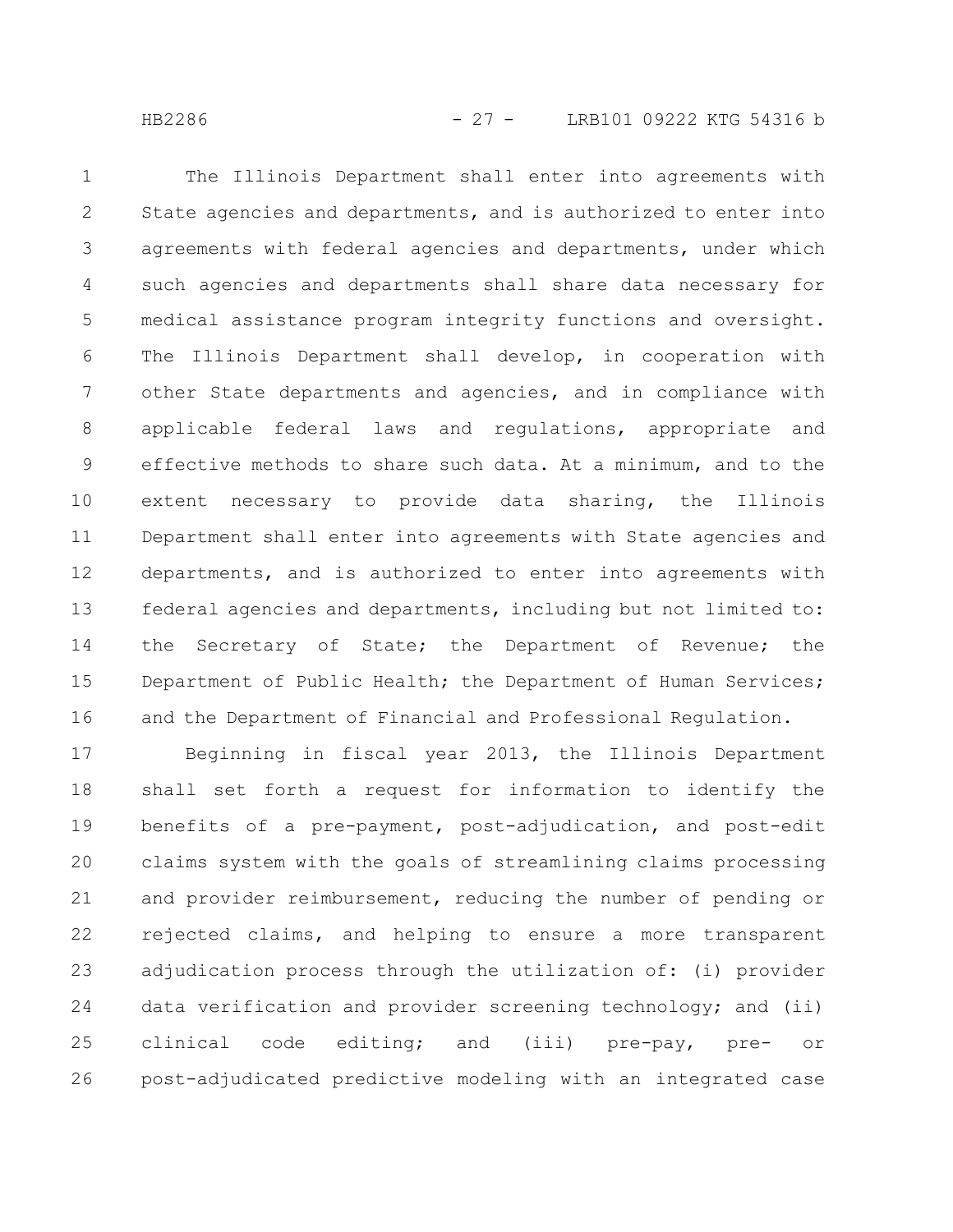management system with link analysis. Such a request for information shall not be considered as a request for proposal or as an obligation on the part of the Illinois Department to take any action or acquire any products or services. 1 2 3 4

The Illinois Department shall establish policies, procedures, standards and criteria by rule for the acquisition, repair and replacement of orthotic and prosthetic devices and durable medical equipment. Such rules shall provide, but not be limited to, the following services: (1) immediate repair or replacement of such devices by recipients; and (2) rental, lease, purchase or lease-purchase of durable medical equipment in a cost-effective manner, taking into consideration the recipient's medical prognosis, the extent of the recipient's needs, and the requirements and costs for maintaining such equipment. Subject to prior approval, such rules shall enable a recipient to temporarily acquire and use alternative or substitute devices or equipment pending repairs or replacements of any device or equipment previously authorized for such recipient by the Department. Notwithstanding any provision of Section 5-5f to the contrary, the Department may, by rule, exempt certain replacement wheelchair parts from prior approval and, for wheelchairs, wheelchair parts, wheelchair accessories, and related seating and positioning items, determine the wholesale price by methods other than actual acquisition costs. 5 6 7 8 9 10 11 12 13 14 15 16 17 18 19 20 21 22 23 24 25

26

The Department shall require, by rule, all providers of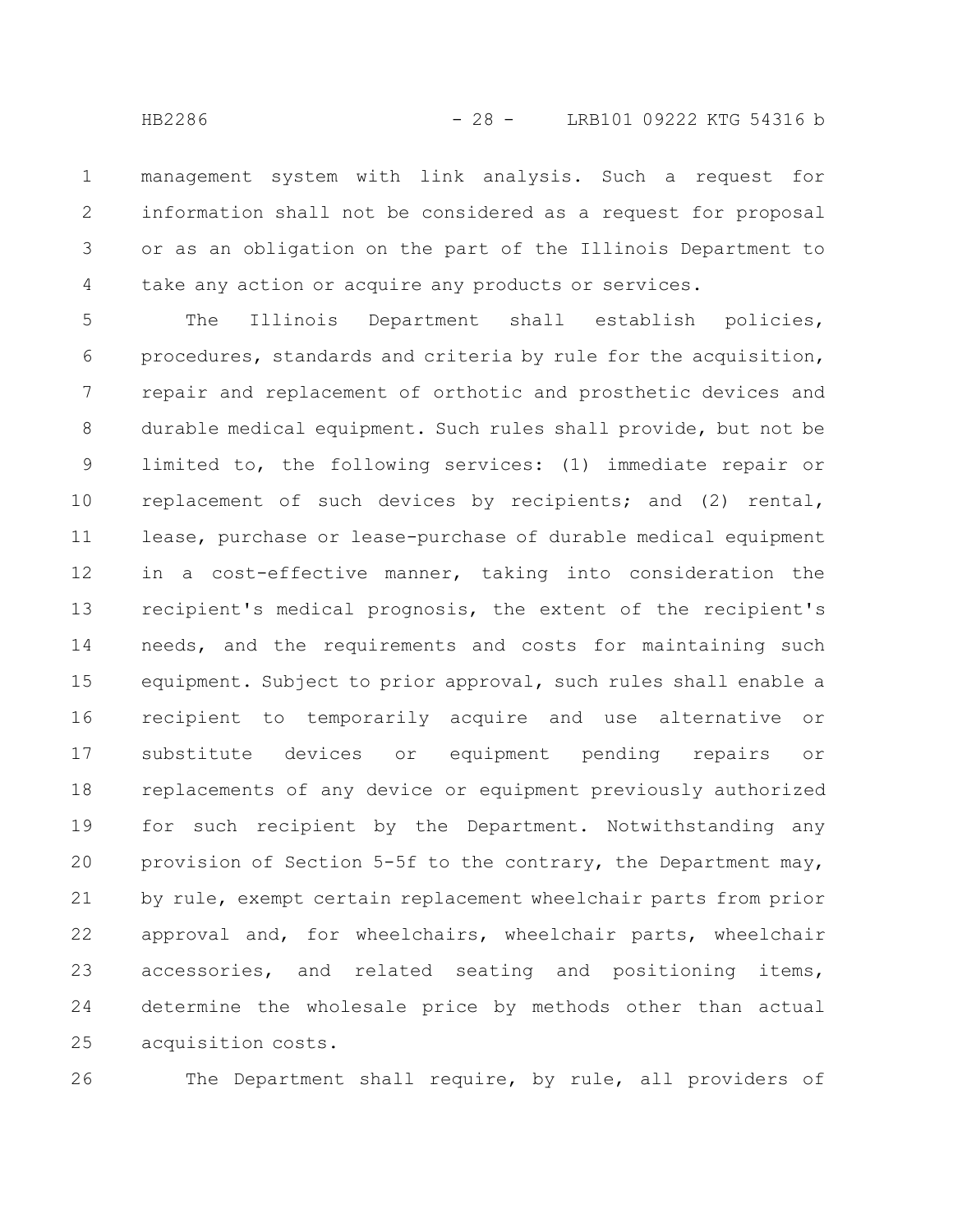durable medical equipment to be accredited by an accreditation organization approved by the federal Centers for Medicare and Medicaid Services and recognized by the Department in order to bill the Department for providing durable medical equipment to recipients. No later than 15 months after the effective date of the rule adopted pursuant to this paragraph, all providers must meet the accreditation requirement. 1 2 3 4 5 6 7

In order to promote environmental responsibility, meet the needs of recipients and enrollees, and achieve significant cost savings, the Department, or a managed care organization under contract with the Department, may provide recipients or managed care enrollees who have a prescription or Certificate of Medical Necessity access to refurbished durable medical equipment under this Section (excluding prosthetic and orthotic devices as defined in the Orthotics, Prosthetics, and Pedorthics Practice Act and complex rehabilitation technology products and associated services) through the State's assistive technology program's reutilization program, using staff with the Assistive Technology Professional (ATP) Certification if the refurbished durable medical equipment: (i) is available; (ii) is less expensive, including shipping costs, than new durable medical equipment of the same type; (iii) is able to withstand at least 3 years of use; (iv) is cleaned, disinfected, sterilized, and safe in accordance with federal Food and Drug Administration regulations and guidance governing the reprocessing of medical devices in health care 8 9 10 11 12 13 14 15 16 17 18 19 20 21 22 23 24 25 26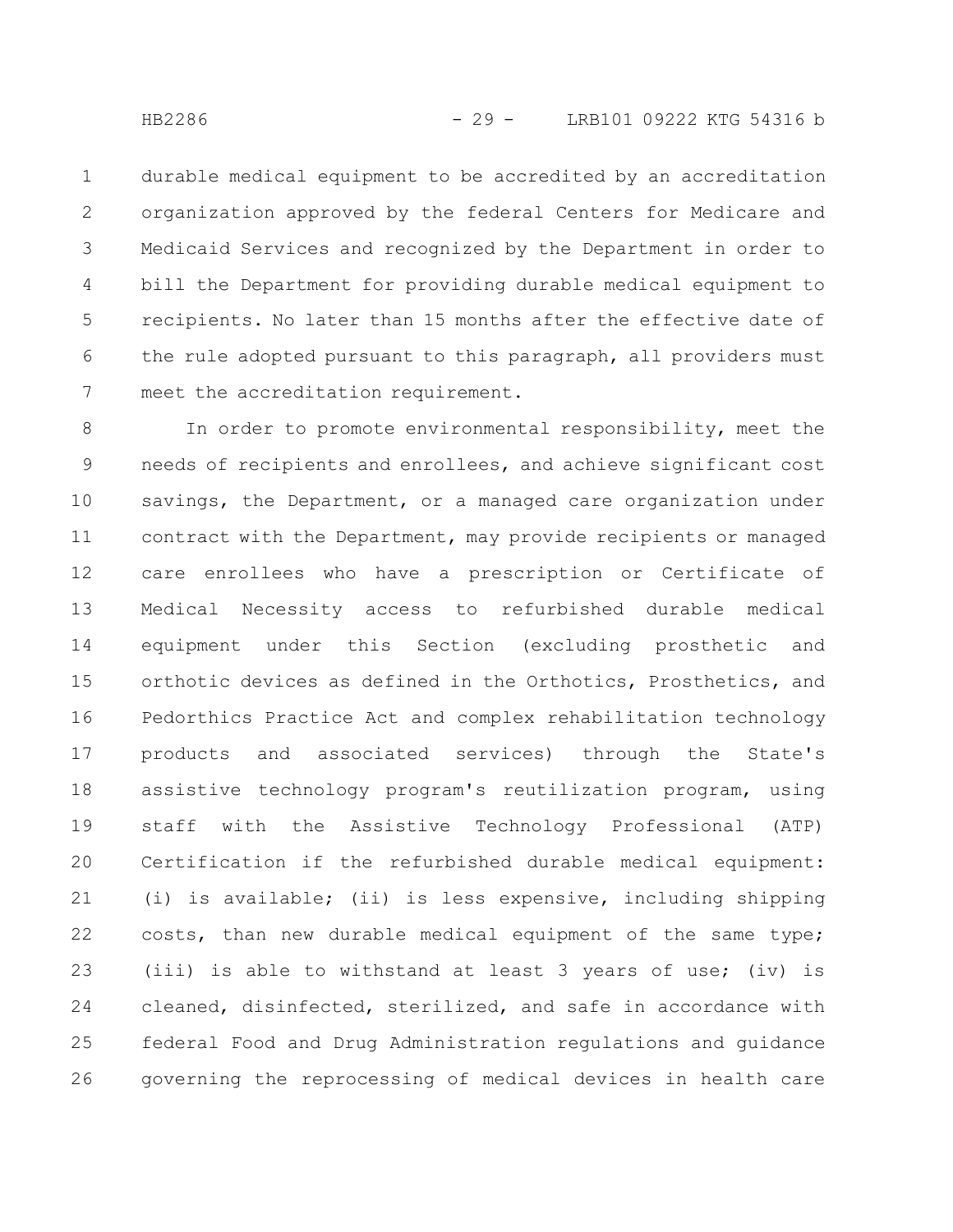settings; and (v) equally meets the needs of the recipient or enrollee. The reutilization program shall confirm that the recipient or enrollee is not already in receipt of same or similar equipment from another service provider, and that the refurbished durable medical equipment equally meets the needs of the recipient or enrollee. Nothing in this paragraph shall be construed to limit recipient or enrollee choice to obtain new durable medical equipment or place any additional prior authorization conditions on enrollees of managed care organizations. 1 2 3 4 5 6 7 8 9 10

The Department shall execute, relative to the nursing home prescreening project, written inter-agency agreements with the Department of Human Services and the Department on Aging, to effect the following: (i) intake procedures and common eligibility criteria for those persons who are receiving non-institutional services; and (ii) the establishment and development of non-institutional services in areas of the State where they are not currently available or are undeveloped; and (iii) notwithstanding any other provision of law, subject to federal approval, on and after July 1, 2012, an increase in the determination of need (DON) scores from 29 to 37 for applicants for institutional and home and community-based long term care; if and only if federal approval is not granted, the Department may, in conjunction with other affected agencies, implement utilization controls or changes in benefit packages to effectuate a similar savings amount for this population; and 11 12 13 14 15 16 17 18 19 20 21 22 23 24 25 26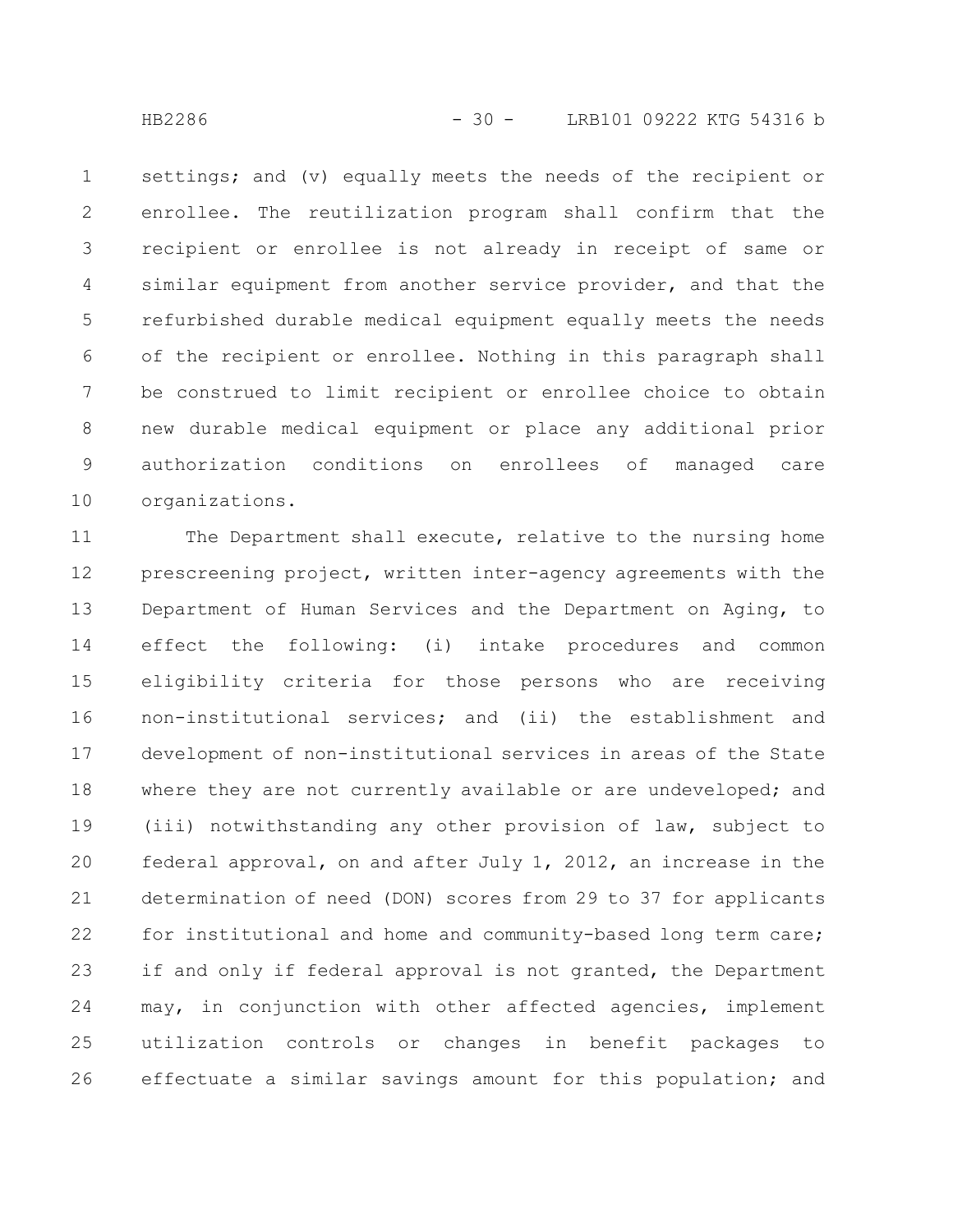(iv) no later than July 1, 2013, minimum level of care eligibility criteria for institutional and home and community-based long term care; and (v) no later than October 1, 2013, establish procedures to permit long term care providers access to eligibility scores for individuals with an admission date who are seeking or receiving services from the long term care provider. In order to select the minimum level of care eligibility criteria, the Governor shall establish a workgroup that includes affected agency representatives and stakeholders representing the institutional and home and community-based long term care interests. This Section shall not restrict the Department from implementing lower level of care eligibility criteria for community-based services in circumstances where federal approval has been granted. 1 2 3 4 5 6 7 8 9 10 11 12 13 14

The Illinois Department shall develop and operate, in cooperation with other State Departments and agencies and in compliance with applicable federal laws and regulations, appropriate and effective systems of health care evaluation and programs for monitoring of utilization of health care services and facilities, as it affects persons eligible for medical assistance under this Code. 15 16 17 18 19 20 21

The Illinois Department shall report annually to the General Assembly, no later than the second Friday in April of 1979 and each year thereafter, in regard to: 22 23 24

(a) actual statistics and trends in utilization of medical services by public aid recipients; 25 26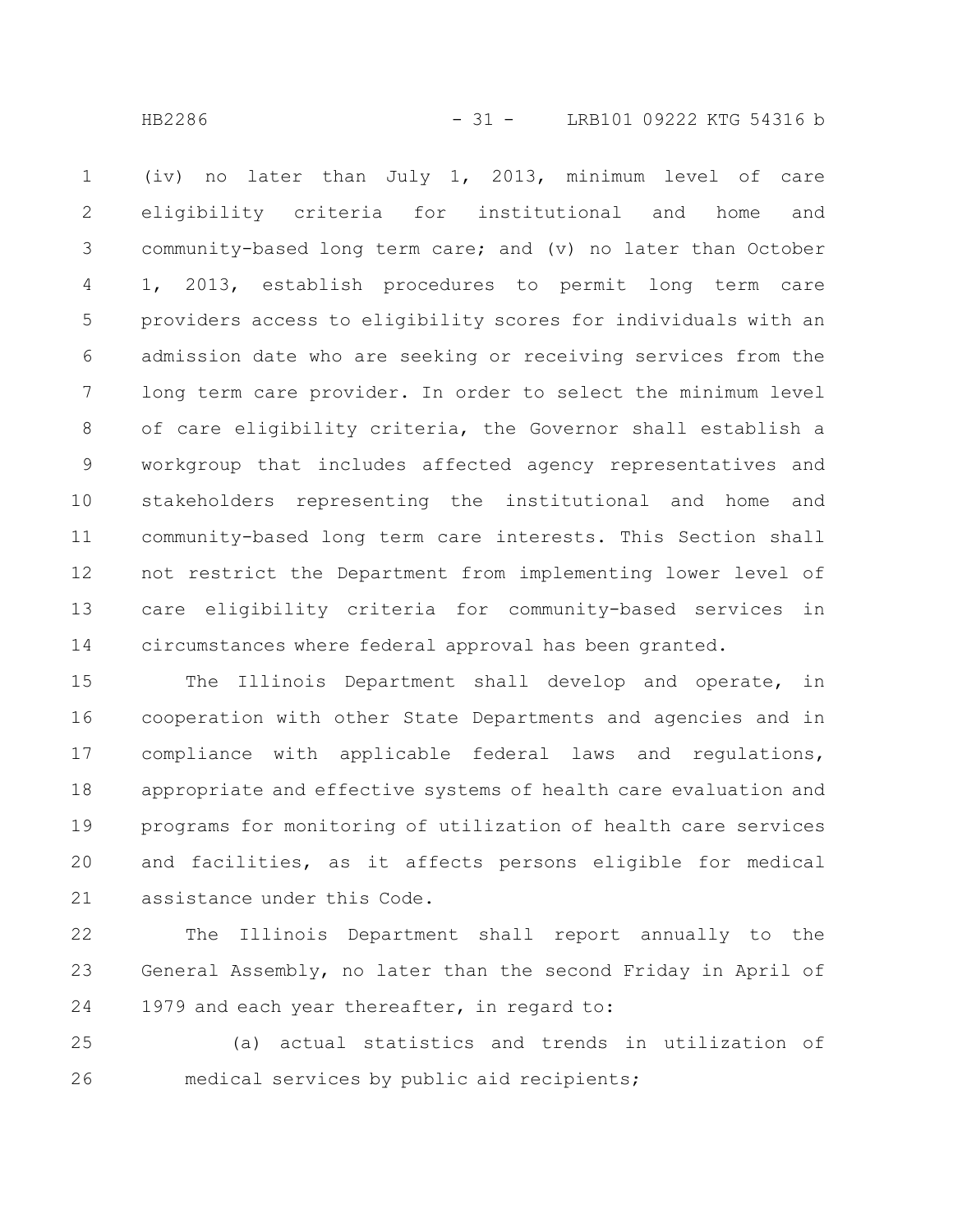- 
- (b) actual statistics and trends in the provision of the various medical services by medical vendors;
- 3

4

1

2

(c) current rate structures and proposed changes in those rate structures for the various medical vendors; and

(d) efforts at utilization review and control by the Illinois Department. 5 6

The period covered by each report shall be the 3 years ending on the June 30 prior to the report. The report shall include suggested legislation for consideration by the General Assembly. The requirement for reporting to the General Assembly shall be satisfied by filing copies of the report as required by Section 3.1 of the General Assembly Organization Act, and filing such additional copies with the State Government Report Distribution Center for the General Assembly as is required under paragraph (t) of Section 7 of the State Library Act. 7 8 9 10 11 12 13 14 15

Rulemaking authority to implement Public Act 95-1045, if any, is conditioned on the rules being adopted in accordance with all provisions of the Illinois Administrative Procedure Act and all rules and procedures of the Joint Committee on Administrative Rules; any purported rule not so adopted, for whatever reason, is unauthorized. 16 17 18 19 20 21

On and after July 1, 2012, the Department shall reduce any rate of reimbursement for services or other payments or alter any methodologies authorized by this Code to reduce any rate of reimbursement for services or other payments in accordance with Section 5-5e. 22 23 24 25 26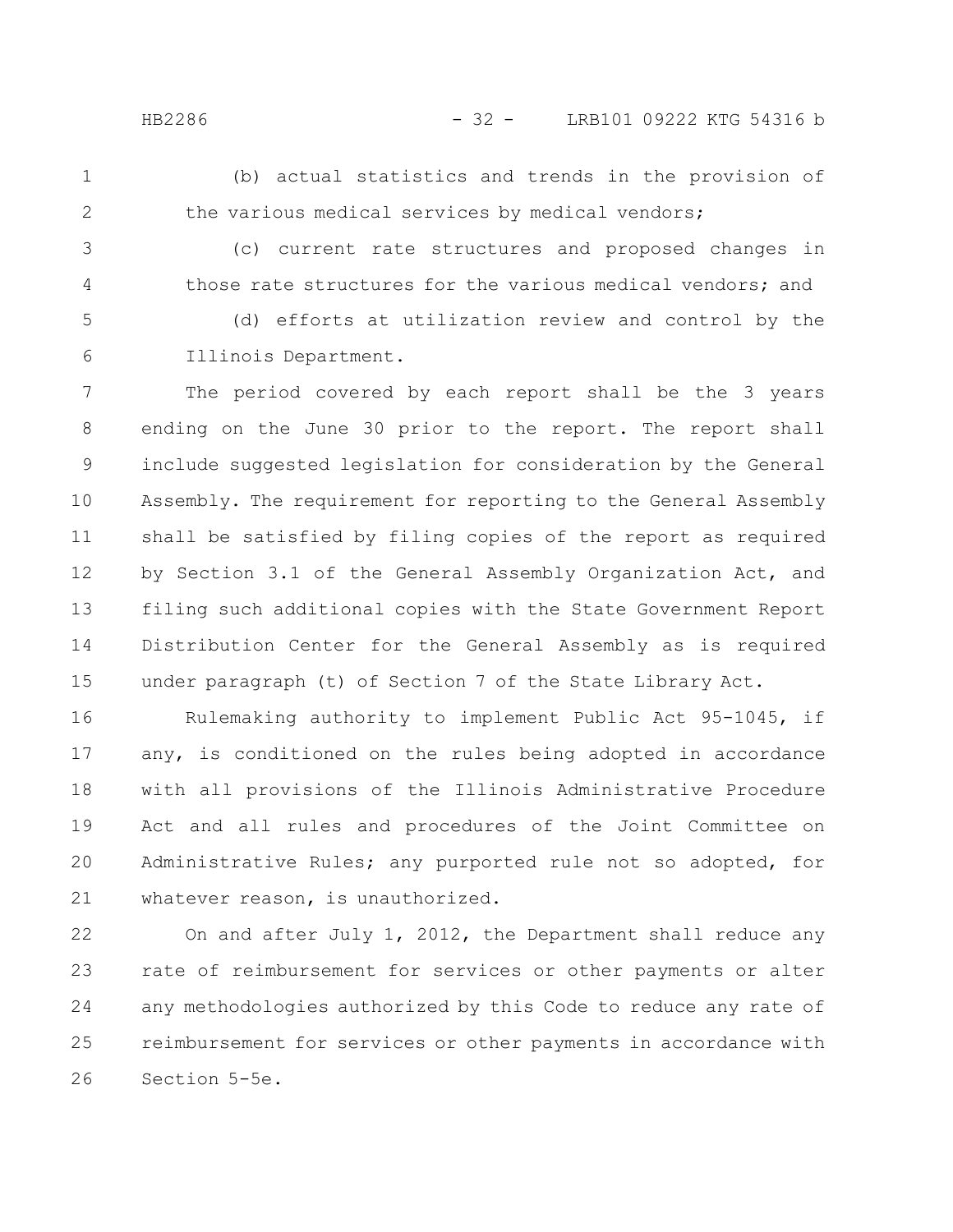Because kidney transplantation can be an appropriate, cost-effective alternative to renal dialysis when medically necessary and notwithstanding the provisions of Section 1-11 of this Code, beginning October 1, 2014, the Department shall cover kidney transplantation for noncitizens with end-stage renal disease who are not eligible for comprehensive medical benefits, who meet the residency requirements of Section 5-3 of this Code, and who would otherwise meet the financial requirements of the appropriate class of eligible persons under Section 5-2 of this Code. To qualify for coverage of kidney transplantation, such person must be receiving emergency renal dialysis services covered by the Department. Providers under this Section shall be prior approved and certified by the Department to perform kidney transplantation and the services under this Section shall be limited to services associated with kidney transplantation. 1 2 3 4 5 6 7 8 9 10 11 12 13 14 15 16

Notwithstanding any other provision of this Code to the contrary, on or after July 1, 2015, all FDA approved forms of medication assisted treatment prescribed for the treatment of alcohol dependence or treatment of opioid dependence shall be covered under both fee for service and managed care medical assistance programs for persons who are otherwise eligible for medical assistance under this Article and shall not be subject to any (1) utilization control, other than those established under the American Society of Addiction Medicine patient placement criteria, (2) prior authorization mandate, or (3) 17 18 19 20 21 22 23 24 25 26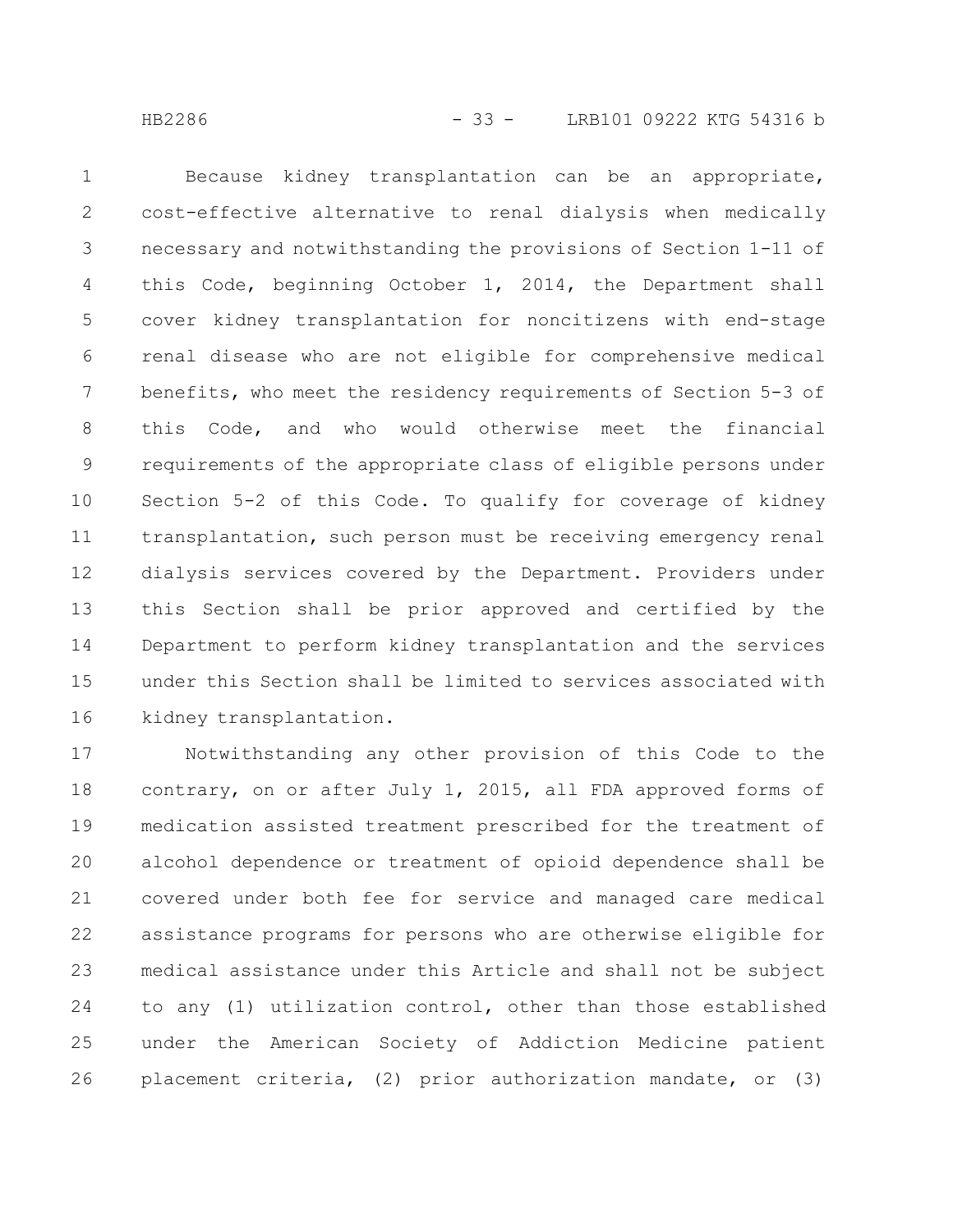lifetime restriction limit mandate. 1

On or after July 1, 2015, opioid antagonists prescribed for the treatment of an opioid overdose, including the medication product, administration devices, and any pharmacy fees related to the dispensing and administration of the opioid antagonist, shall be covered under the medical assistance program for persons who are otherwise eligible for medical assistance under this Article. As used in this Section, "opioid antagonist" means a drug that binds to opioid receptors and blocks or inhibits the effect of opioids acting on those receptors, including, but not limited to, naloxone hydrochloride or any other similarly acting drug approved by the U.S. Food and Drug Administration. 2 3 4 5 6 7 8 9 10 11 12 13

Upon federal approval, the Department shall provide coverage and reimbursement for all drugs that are approved for marketing by the federal Food and Drug Administration and that are recommended by the federal Public Health Service or the United States Centers for Disease Control and Prevention for pre-exposure prophylaxis and related pre-exposure prophylaxis services, including, but not limited to, HIV and sexually transmitted infection screening, treatment for sexually transmitted infections, medical monitoring, assorted labs, and counseling to reduce the likelihood of HIV infection among individuals who are not infected with HIV but who are at high risk of HIV infection. 14 15 16 17 18 19 20 21 22 23 24 25

26

A federally qualified health center, as defined in Section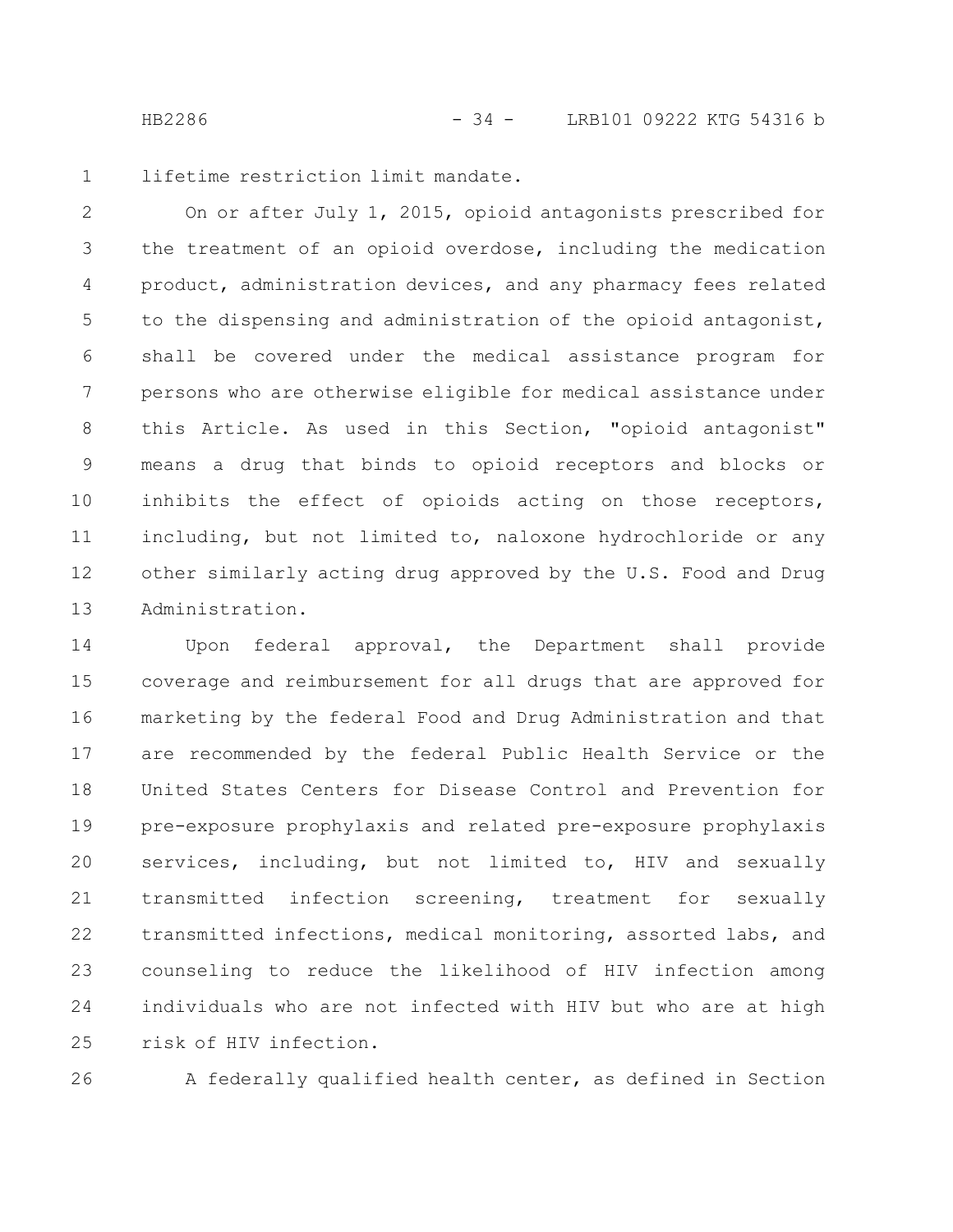1905(l)(2)(B) of the federal Social Security Act, shall be reimbursed by the Department in accordance with the federally qualified health center's encounter rate for services provided to medical assistance recipients that are performed by a dental hygienist, as defined under the Illinois Dental Practice Act, working under the general supervision of a dentist and employed by a federally qualified health center. 1 2 3 4 5 6 7

Notwithstanding any other provision of this Code, the Illinois Department shall authorize licensed dietitian nutritionists and certified diabetes educators to counsel senior diabetes patients in the senior diabetes patients' homes to remove the hurdle of transportation for senior diabetes patients to receive treatment. 8 9 10 11 12 13

(Source: P.A. 99-78, eff. 7-20-15; 99-180, eff. 7-29-15; 99-236, eff. 8-3-15; 99-407 (see Section 20 of P.A. 99-588 for the effective date of P.A. 99-407); 99-433, eff. 8-21-15; 99-480, eff. 9-9-15; 99-588, eff. 7-20-16; 99-642, eff. 7-28-16; 99-772, eff. 1-1-17; 99-895, eff. 1-1-17; 100-201, eff. 8-18-17; 100-395, eff. 1-1-18; 100-449, eff. 1-1-18; 100-538, eff. 1-1-18; 100-587, eff. 6-4-18; 100-759, eff. 1-1-19; 100-863, eff. 8-14-18; 100-974, eff. 8-19-18; 100-1009, eff. 1-1-19; 100-1018, eff. 1-1-19; 100-1148, eff.  $12 - 10 - 18.$ 14 15 16 17 18 19 20 21 22 23

(305 ILCS 5/5-8) (from Ch. 23, par. 5-8) 24

Sec. 5-8. Practitioners. In supplying medical assistance, 25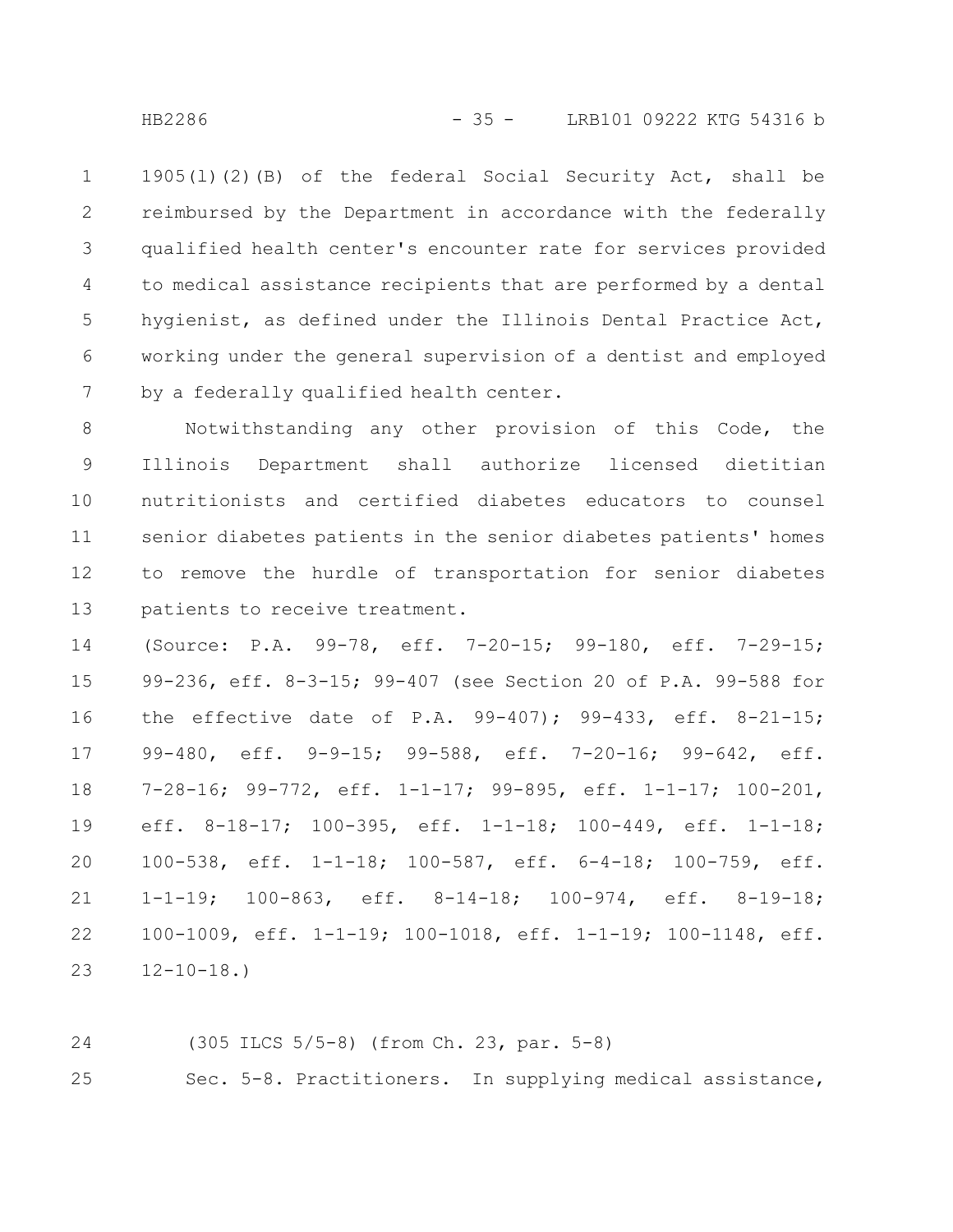the Illinois Department may provide for the legally authorized services of (i) persons licensed under the Medical Practice Act of 1987, as amended, except as hereafter in this Section stated, whether under a general or limited license, (ii) persons licensed under the Nurse Practice Act as advanced practice registered nurses, regardless of whether or not the persons have written collaborative agreements, (iii) persons licensed or registered under other laws of this State to provide dental, medical, pharmaceutical, optometric, podiatric, or nursing services, or other remedial care recognized under State law, (iv) persons licensed under other laws of this State as a clinical social worker, and (v) persons licensed under other laws of this State as physician assistants. The Department shall adopt rules, no later than 90 days after January 1, 2017 (the effective date of Public Act 99-621), for the legally authorized services of persons licensed under other laws of this State as a clinical social worker. The Department may not provide for legally authorized services of any physician who has been convicted of having performed an abortion procedure in a willful and wanton manner on a woman who was not pregnant at the time such abortion procedure was performed. The utilization of the services of persons engaged in the treatment or care of the sick, which persons are not required to be licensed or registered under the 1 2 3 4 5 6 7 8 9 10 11 12 13 14 15 16 17 18 19 20 21 22 23 24

laws of this State, is not prohibited by this Section. 25

(Source: P.A. 99-173, eff. 7-29-15; 99-621, eff. 1-1-17; 26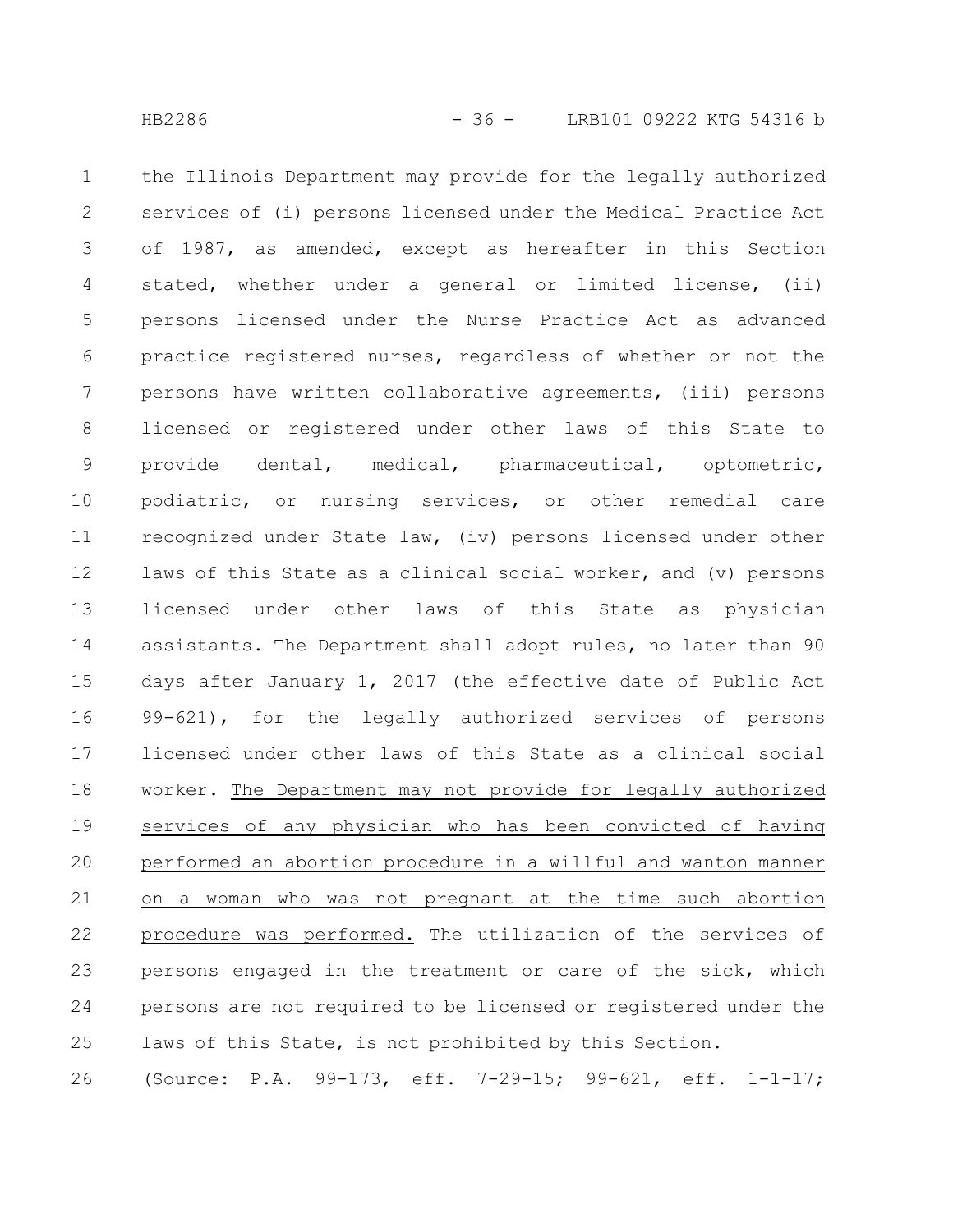100-453, eff. 8-25-17; 100-513, eff. 1-1-18; 100-538, eff. 1-1-18; 100-863, eff. 8-14-18.) 1 2

(305 ILCS 5/5-9) (from Ch. 23, par. 5-9) 3

Sec. 5-9. Choice of medical dispensers. Applicants and recipients shall be entitled to free choice of those qualified practitioners, hospitals, nursing homes, and other dispensers of medical services meeting the requirements and complying with the rules and regulations of the Illinois Department. However, the Director of Healthcare and Family Services may, after providing reasonable notice and opportunity for hearing, deny, suspend or terminate any otherwise qualified person, firm, corporation, association, agency, institution, or other legal entity, from participation as a vendor of goods or services under the medical assistance program authorized by this Article if the Director finds such vendor of medical services in violation of this Act or the policy or rules and regulations issued pursuant to this Act. Any physician who has been convicted of performing an abortion procedure in a willful and wanton manner upon a woman who was not pregnant at the time such abortion procedure was performed shall be automatically removed from the list of physicians qualified to participate as a vendor of medical services under the medical assistance program authorized by this Article. (Source: P.A. 100-538, eff. 1-1-18.) 4 5 6 7 8 9 10 11 12 13 14 15 16 17 18 19 20 21 22 23 24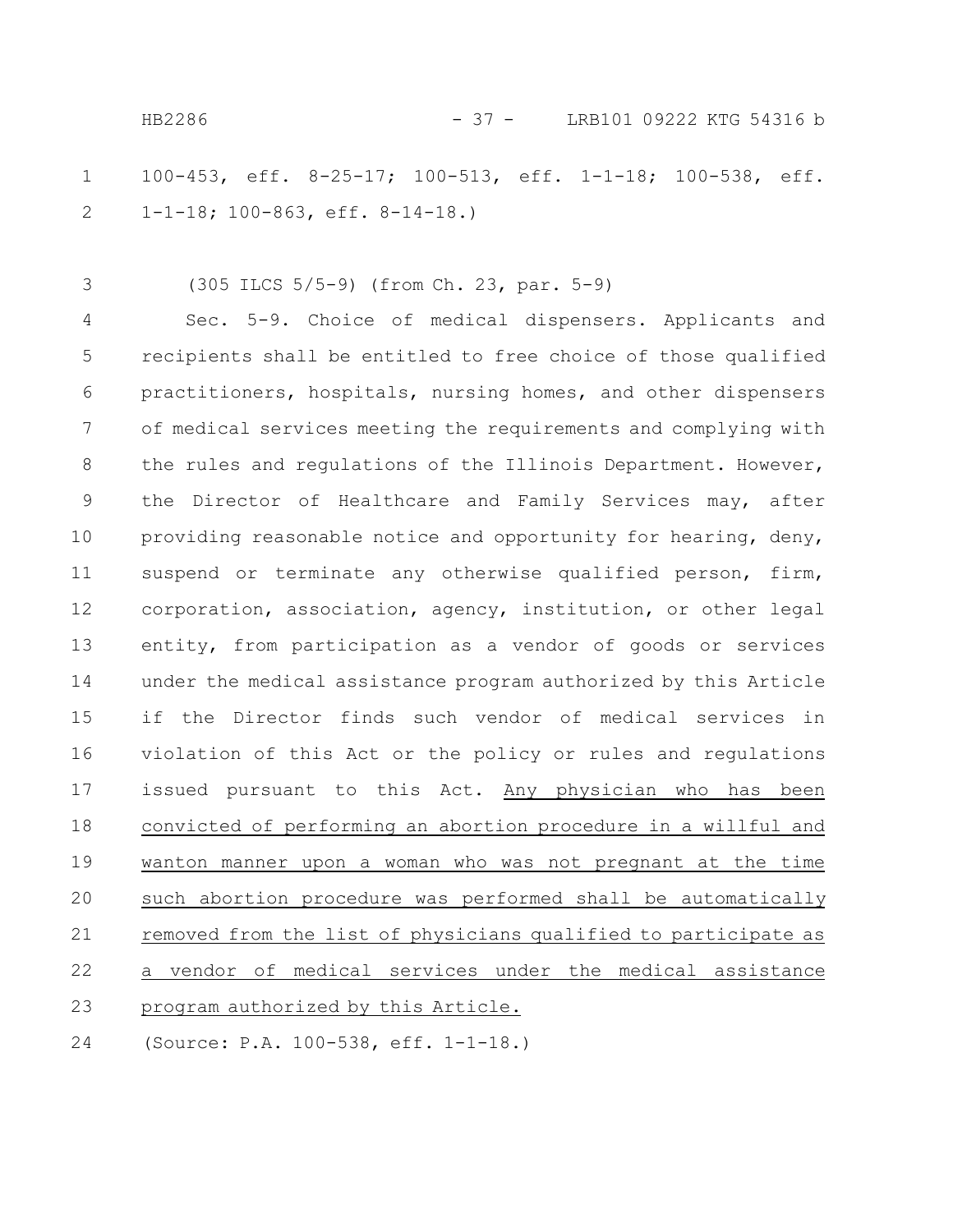HB2286 - 38 - LRB101 09222 KTG 54316 b

```
1
```
(305 ILCS 5/6-1) (from Ch. 23, par. 6-1)

Sec. 6-1. Eligibility requirements. Financial aid in meeting basic maintenance requirements shall be given under this Article to or in behalf of persons who meet the eligibility conditions of Sections 6-1.1 through 6-1.10, except as provided in the No Taxpayer Funding for Abortion Act. In addition, each unit of local government subject to this Article shall provide persons receiving financial aid in meeting basic maintenance requirements with financial aid for either (a) necessary treatment, care, and supplies required because of illness or disability, or (b) acute medical treatment, care, and supplies only. If a local governmental unit elects to provide financial aid for acute medical treatment, care, and supplies only, the general types of acute medical treatment, care, and supplies for which financial aid is provided shall be specified in the general assistance rules of the local governmental unit, which rules shall provide that financial aid is provided, at a minimum, for acute medical treatment, care, or supplies necessitated by a medical condition for which prior approval or authorization of medical treatment, care, or supplies is not required by the general assistance rules of the Illinois Department. 2 3 4 5 6 7 8 9 10 11 12 13 14 15 16 17 18 19 20 21 22

(Source: P.A. 100-538, eff. 1-1-18.) 23

Section 910. The Problem Pregnancy Health Services and Care Act is amended by changing Section 4-100 as follows: 24 25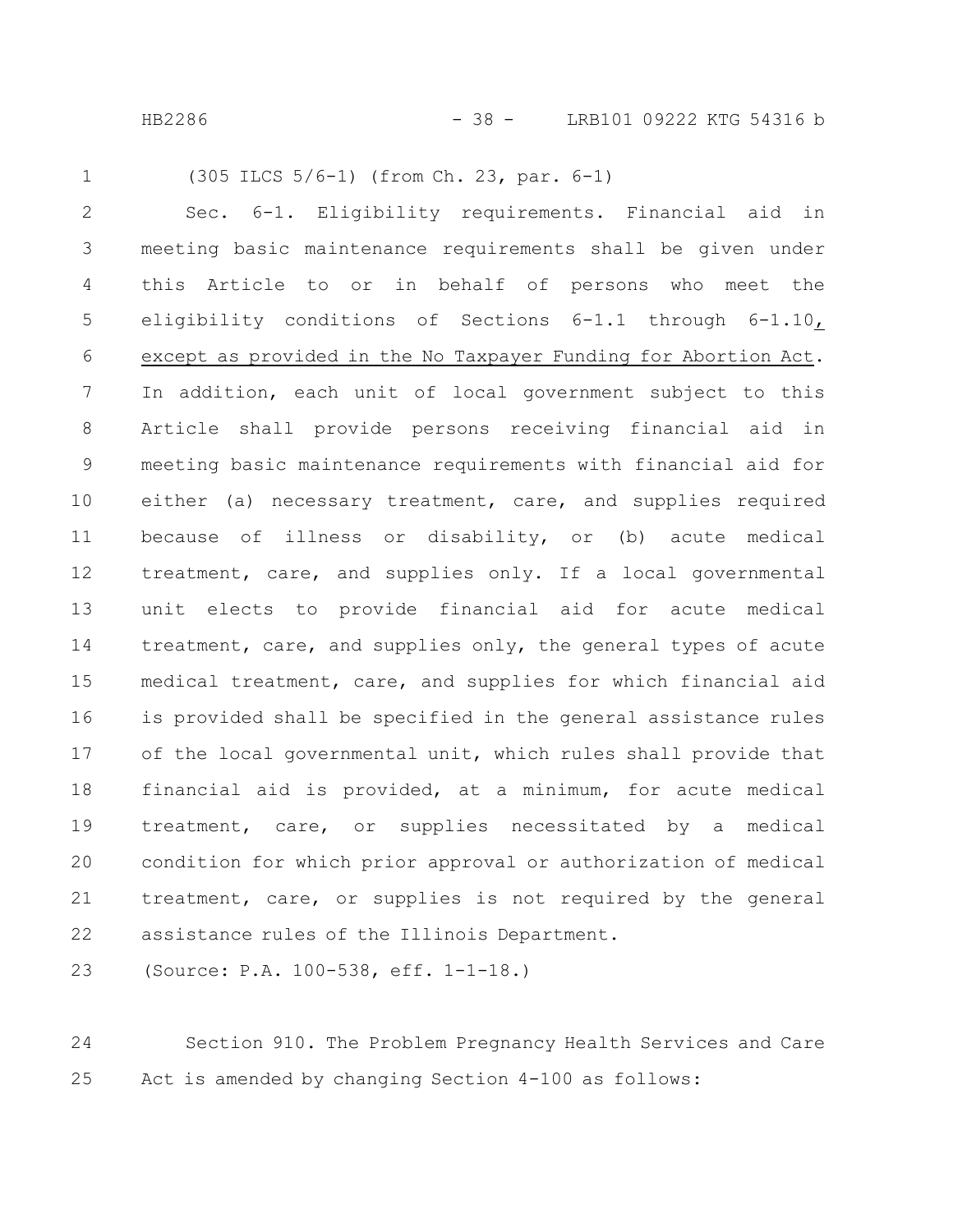HB2286 - 39 - LRB101 09222 KTG 54316 b

(410 ILCS 230/4-100) (from Ch. 111 1/2, par. 4604-100) Sec. 4-100. The Department may make grants to nonprofit agencies and organizations which do not use such grants to refer or counsel for, or perform, abortions and which coordinate and establish linkages among services that will further the purposes of this Act and, where appropriate, will provide, supplement, or improve the quality of such services. (Source: P.A. 100-538, eff. 1-1-18.) Section 990. Application of Act; home rule powers. (a) This Act applies to all State and local (including home 1 2 3 4 5 6 7 8 9 10

rule unit) laws, ordinances, policies, procedures, practices, and governmental actions and their implementation, whether statutory or otherwise and whether adopted before or after the effective date of this Act. 11 12 13 14

(b) A home rule unit may not adopt any rule in a manner inconsistent with this Act. This Act is a limitation under subsection (i) of Section 6 of Article VII of the Illinois Constitution on the concurrent exercise by home rule units of powers and functions exercised by the State. 15 16 17 18 19

Section 999. Effective date. This Act takes effect upon becoming law. 20 21